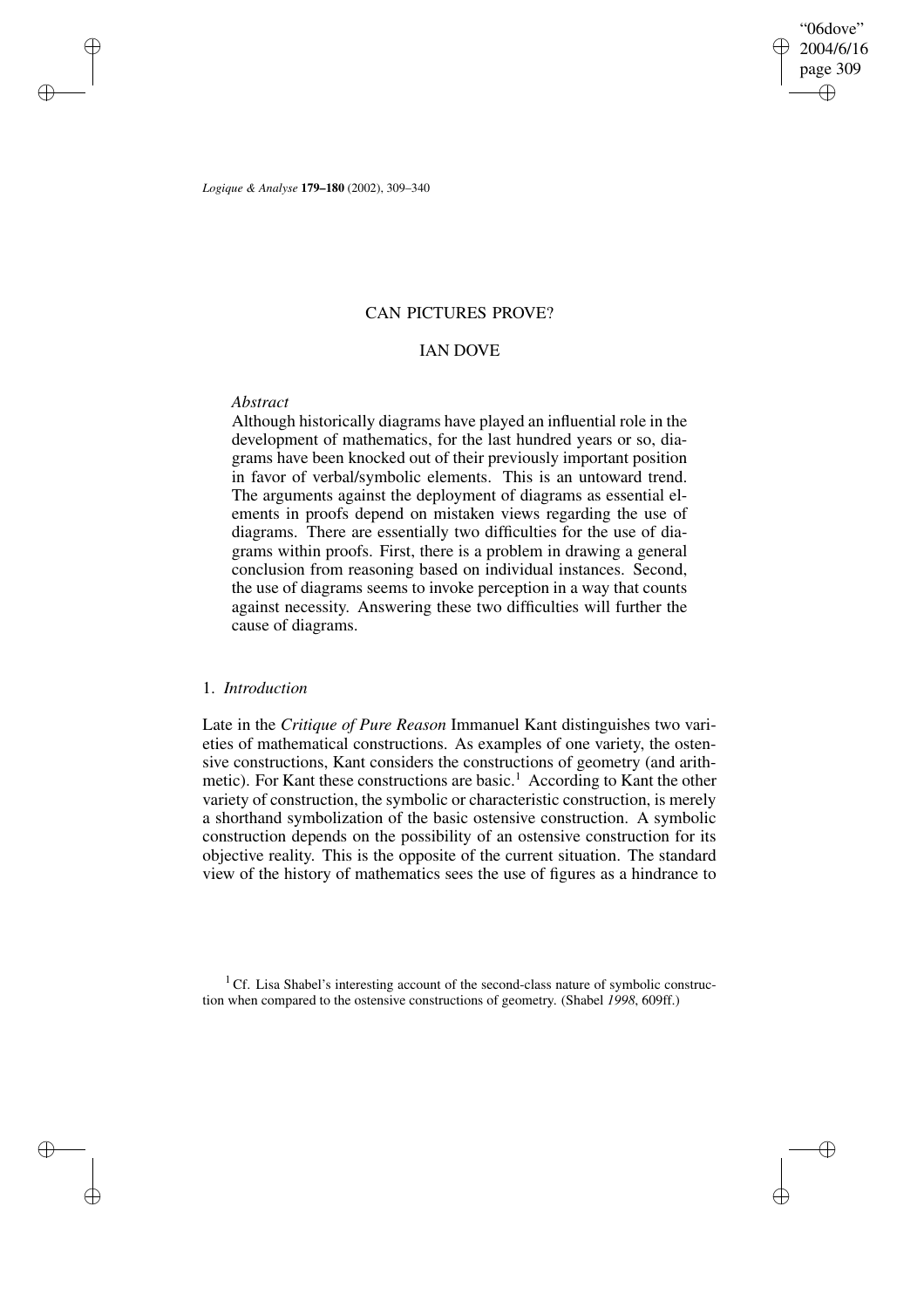"06dove" 2004/6/16 page 310 ✐ ✐

✐

✐

310 IAN DOVE

progress in proofs. For some, this difference should be understood as a conflict between intuition and rigor. Since diagrams are intuitive<sup>2</sup>, they fail to be rigorous. And proofs, in order to be proofs, must be rigorous. The great leap forward in mathematics comes when figures and diagrams are left behind in favor of purely symbolic derivations. What accounts for this change since Kant? The current view of diagrams is that they are wholly inessential elements of proofs. Diagrams may aid in understanding a particular proof, but in this regard they are merely illustrative. It is indisputable that diagrams can be put to this use. And we don't want to imply that diagrams never are used as merely heuristic devices or intuition pumps. They surely are. However, in this paper the argument focuses on the possibility of employing diagrams as part of the actual inferential machinery. That is, diagrams can play a role analogous to (perhaps even equivalent to) the purely symbolic elements of modern mathematics.

Part of the change since Kant's time is the foundational role that arithmetic (really algebraic manipulation) seems to have played in the development of real analysis. Prior to the arithematization of the calculus, begun, perhaps by Cauchy, the inferences within calculus depended upon intuitive interpretation of mathematical concepts by figures or diagrams. But as the discipline evolved, diagrams and figures and figurative geometry generally played a less significant role. Giovanni Ferraro, e.g., makes the following claim:

During the eighteenth century a process of degeometrization of calculus took place, which consisted in the rejection of the use of diagrams and in considering calculus an 'intellectual' system where deduction was merely linguistic and mediated. (Ferraro *2001*, 535)

Ferraro is keen to show that the arithematization did not take place all at once and that instead vestiges of figural geometry remained and informed the move to analysis. However, the history of analysis suggests that the process was completed and that figures and diagrams are no longer needed in proofs. Figures and diagrams survive as heuristic devices that aid in understanding proofs. They do not constitute any of the actual inferential machinery of proofs, or so the standard view seems to be.

Against this view several philosophers have sought to reinstate diagrams, figures and even pictures into their formerly vaunted position (Cf. (Brown *1997*), (Giaquinto *1994*), (Giaquinto *1993a*), (Giaquinto *1993b*) and (Giaquinto *1992*)). James R. Brown, for example, thinks that diagrams allow humans to see, if only fallibly, into a realm of mathematical objects. Brown puts it more poetically by calling the diagrams "windows to Plato's heaven."

✐

✐

✐

<sup>&</sup>lt;sup>2</sup> We attach no special Kantian significance to the word "intuition," as we don't think this view is aimed at Kant in particular, though surely Kant is sometimes the target of this critique.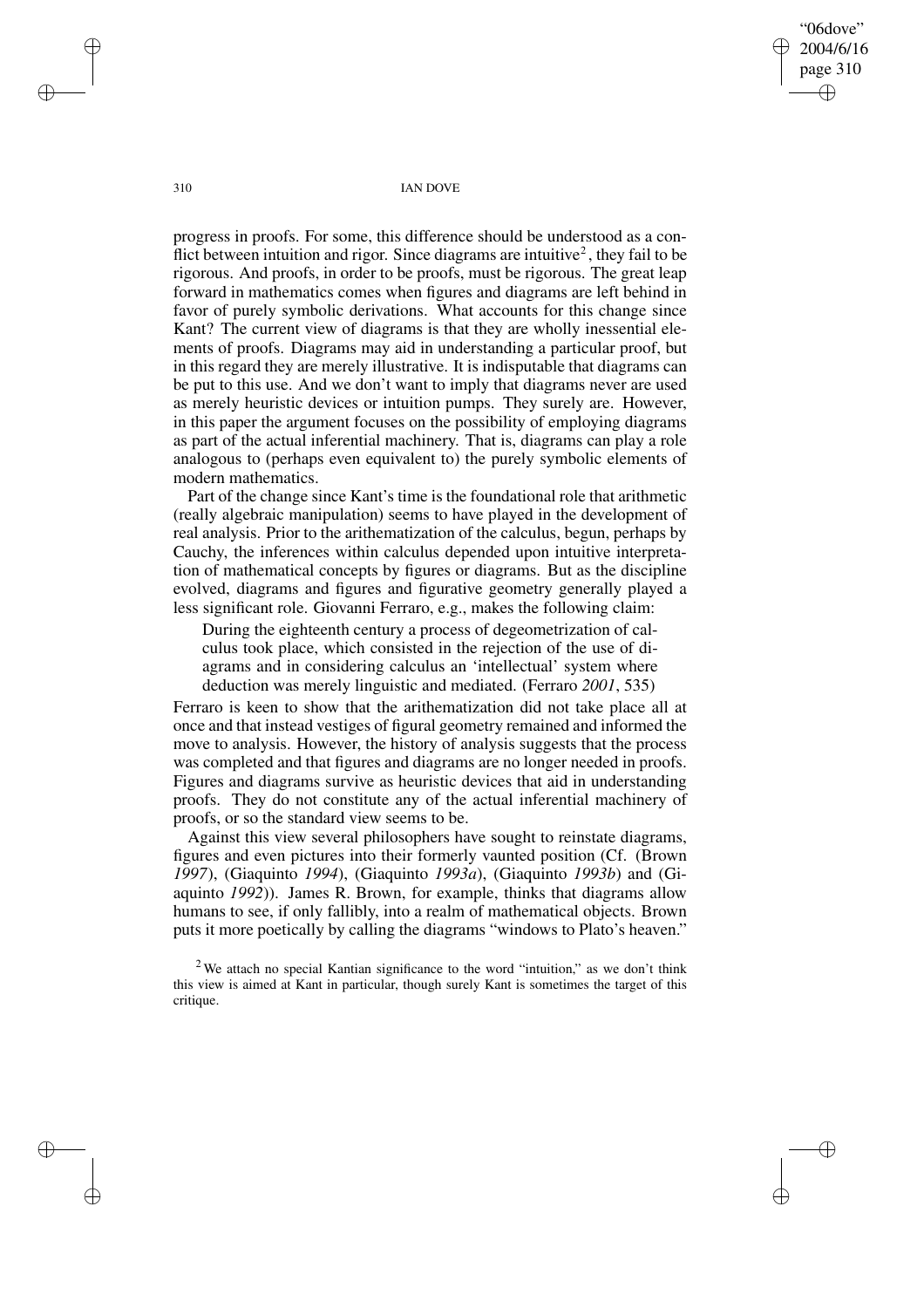✐

✐

✐

✐

(Brown *1997*, 174) For Brown, though, the criticisms of the use of diagrams are correct; however diagrams facilitate a kind of understanding of the mathematical realm. Thus, mathematicians are correct in deploying diagrams in *proofs*, as diagrams reliably lead to correct results (though they never seem to get beyond the realm of mere evidence for Brown). Marcus Giaquinto, on the other hand, sees diagrams and figures as having unlimited employment in geometry and arithmetic while they have only limited application in calculus or analysis. The view of the present paper is that neither of these positions is quite right, though both go a long way towards reestablishing diagrammatic reasoning as legitimate within mathematics.

These views do not go far enough, however. On the one hand Brown concedes too much to the critic of diagrammatic reasoning, though he does this not out of a failure to appreciate the arguments. Instead, Brown has a fallibilist view of proofs generally, i.e., he is willing to see even verbal/symbolic proofs as providing evidence. Thus, pictures, diagrams and figures fit well within this view of proof. Unfortunately, it is unlikely that Brown's view of proofs will convince the motivated skeptic. Thus, Brown's gains come at the cost of great revision to what we may take as the received view of mathematical practice. Normally a proof provides more than mere evidence of the truth of a theorem. Rather, a proof guarantees the truth or shows the necessity of the theorem. Mere evidence is too weak of a notion to capture the standard view of proof. Furthermore, Brown's examples of diagrammatic failure are unconvincing, even to the mathematically naïve.

Giaquinto, on the other hand, is very careful to distinguish what he calls "evidential" uses of diagrams from their appropriate deployment in the discovery of significant theorems. Against the standard pitfalls involved in the use of diagrams in mathematical reasoning, Giaquinto shows how what he calls "visual methods" are appropriately deployed in both arithmetic and geometry. Furthermore he shows that these visual methods can be used with limited success in elementary real analysis (or calculus). The reason that visual methods fail to have unlimited application in analysis is that analysis requires the concept of infinity, e.g., in the concept of continuity. Visual methods cannot model infinite processes adequately. Thus, for Giaquinto at least, visual methods can be used so long as one is careful to avoid drawing conclusions regarding infinite processes. Of this result Giaquinto seems correct. However, his analysis of the possible hazards of invoking visual methods in analysis is not entirely correct. We show that there are ways of avoiding some of the risks Giaquinto finds lurking in visual methods.

"06dove" 2004/6/16 page 311

✐

✐

✐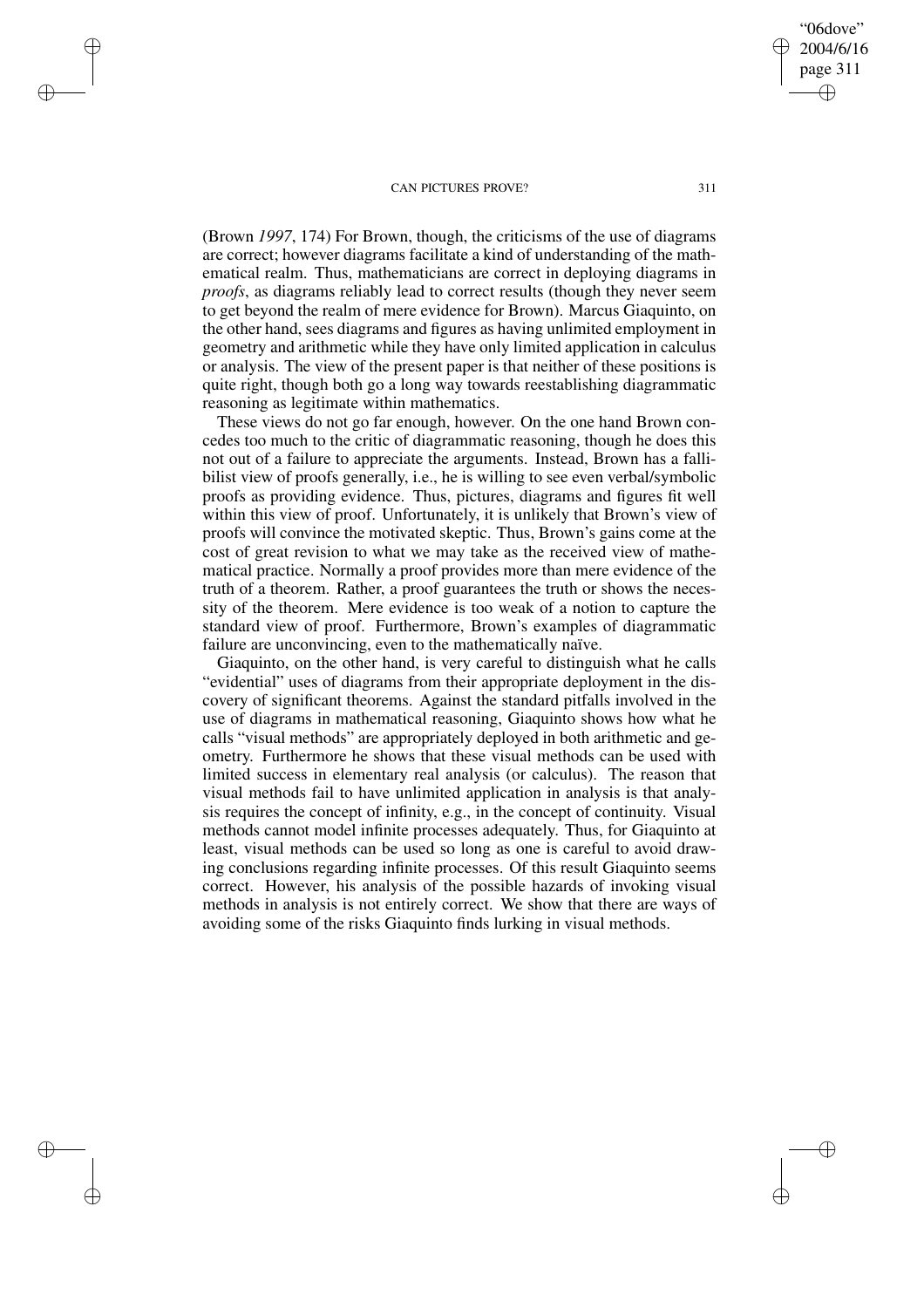"06dove" 2004/6/16 page 312 ✐ ✐

✐

✐

312 IAN DOVE

# 2. *The Formalist Objection*

The standard complaint against using diagrams in proofs is that if the proof depends on the diagram, the resulting inference will lack the necessity usually associated with proofs. One finds, for example, the following criticism given by Niel Tennant (Tennant *1986*).

[The diagram] is only an heuristic to prompt certain trains of inference; ... it is dispensable as a proof-theoretic device; ... indeed, ... it has no proper place in the proof as such. For the proof is a syntactic object consisting only of sentences arranged in a finite, inspectable array. (Tennant *1986*, 304, quoted in Shin *1994*, 2, emphasis added)

This criticism seems to have three related components. First, diagrams are merely heuristic, i.e., the diagram can serve no greater purpose than that of intuition pump. A diagram may help one to understand a given inference, but it doesn't help to actually draw the inference. Put another way, the diagram isn't really a part of the proof as much as it is part of an explanation of the proof. Secondly, the diagrams are formally dispensable. The proofs work without any associated diagrams. Take away an associated diagram from a modern formal proof and the proof still works. Lastly, since proofs are (wholly) syntactic objects and diagrams aren't, diagrams can't be elements of real proofs. These three elements are part of what we will call the "formal objection." Although we shall spell out the components of this objection in more detail below, the basic problem for diagrams is that they can't impart necessity or guarantee truth in the way that purely formal or wholly symbolic reasoning can. We consider two components to the formalist objection. First, there is a problem of generalization. Since diagrams are individual instances of mathematical concepts it is unclear how we could draw general or universal conclusions from reasoning based on these. A second problem comes from the way that diagrams contribute to the understanding. The standard view is that the properties of diagrams are read off the diagram in an empirical way. That is, if you want to know something about a diagram you simply look at it. The employment of an empirical process counts against the necessity of the mathematical claim. We shall deal with these problems separately.

# 2.1. *The Problem of Generalization and Individual Instances*

In logic, for example, one can draw a general conclusion from reasoning based upon individual instances just in case the individuals are properly restricted. Depending on the system under consideration the restrictions are spelled out in terms of new constants or flagged individuals. If one can derive a formula, "Pa," containing a constant "a," where "a" doesn't appear in

✐

✐

✐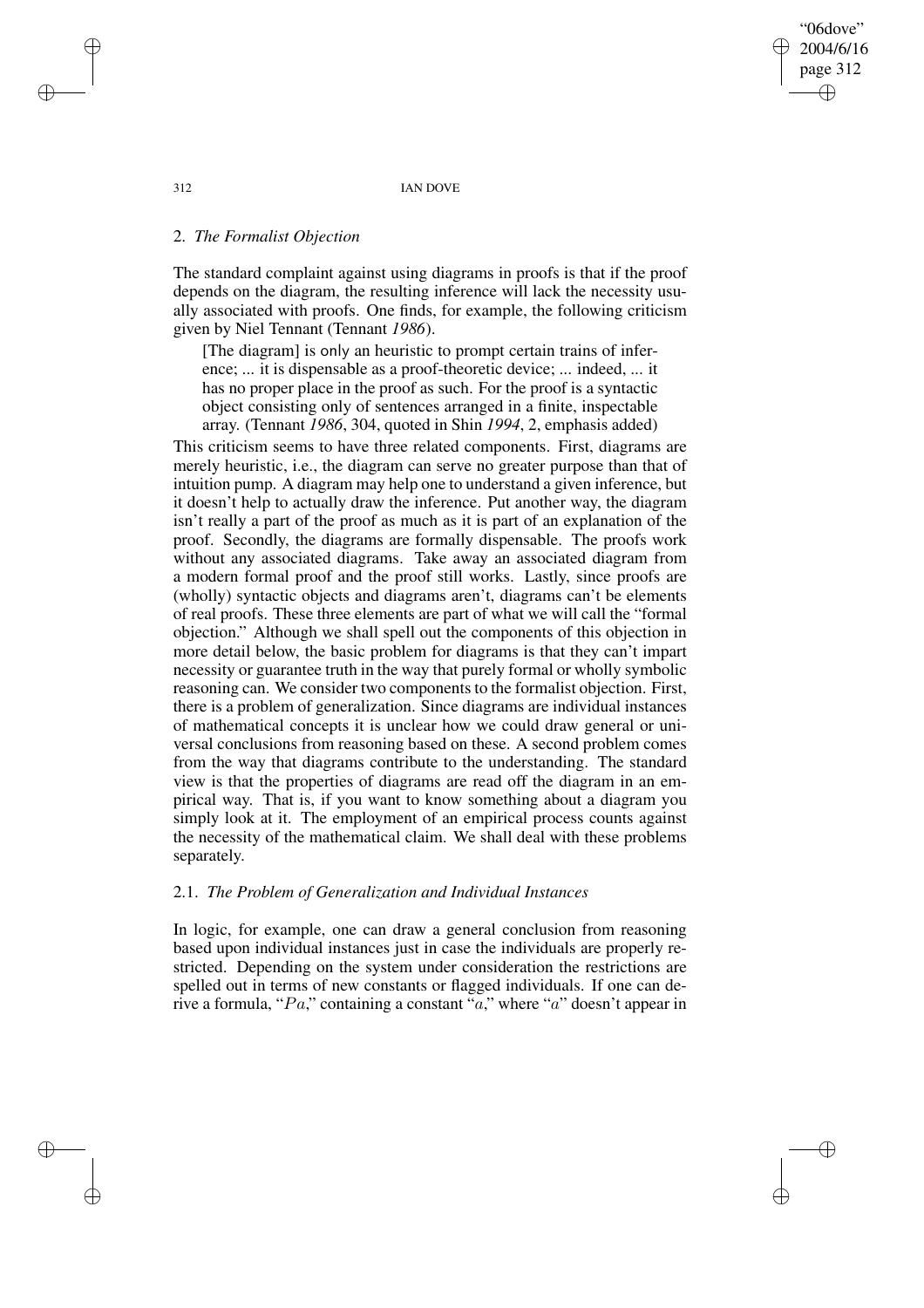✐

✐

✐

✐

any open assumptions<sup>3</sup>, then one can conclude  $(\forall x)Px$  where every instance of " $a$ " is replaced by "x." Without these restrictions in place, the worry is that one would make hasty generalizations. For example, without this restriction one could infer, "everyone is a baseball player," from the fact that "Pete Rose is a baseball player." The problem for this inference is that Pete Rose isn't a properly restricted individual. In fact, Pete Rose has properties that make him different from the population at large. As such, we shouldn't be able to generalize from the case of Pete Rose.

How can we stop hasty generalization in cases that involve diagrams? Put another way this is the worry that we can never tell when a given inference is justified in cases that involve diagrams because there is no way to distinguish the essential from the accidental qualities of a diagram. Jody Azzouni (forthcoming), e.g., points out that not all properties of figures are relevant to a given proof. Hence, we need a way of distinguishing the relevant from irrelevant elements.

A set of related developments require comment here. Logic diagrams, in the form of Venn Diagrams, Euler Circles and Line Diagrams, have held a recent vogue. For example, Eric Hammer (Hammer *1994*) has spelled out a formal system that includes both verbal/symbolic elements as well as diagrammatic elements. His formalism employs Venn-like Diagrams as elements and gives rules for inferring from both sentences (in appropriate form) and diagrams. Thus, he is able to do precisely what is claimed not to be possible if the formal objection is correct. Unfortunately, we cannot appeal to Hammer's results. This is so because the system he develops cannot be generalized to mathematical diagrams, though his system does represent a counterexample to the formal objection to logic diagrams.

Hammer's system begins with what he calls "well-formed representations." The verbal/symbolic elements of representation are the usual logical elements that make up well-formed formulas. In addition to these representations Hammer includes the notion of a "well-formed diagram." The primitive elements of a diagrammatic representation are a "rectangle," "closed curve," "shading," "line" and "x" as shown below in Figure 1 (Hammer *1994*, 75).



Figure 1

<sup>3</sup> An open assumption is one that hasn't been discharged by a discharging rule like *Conditional Proof* or *reductio ad absurdum*.

*"06dove" 2004/6/16 page 313*

✐

✐

✐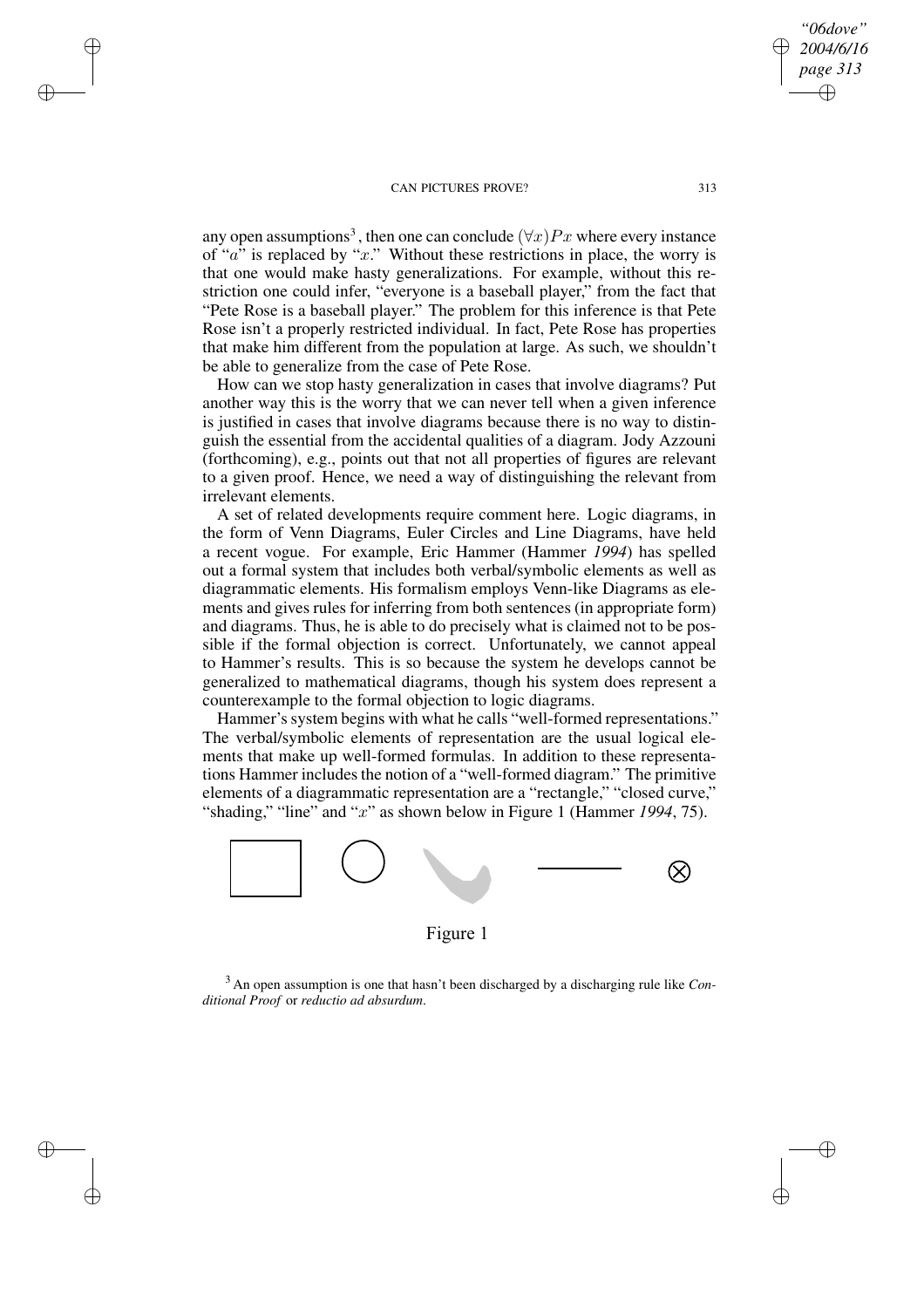"06dove" 2004/6/16 page 314 ✐ ✐

✐

✐

#### 314 IAN DOVE

A well-formed representation is any well-formed formula (wff) defined in the usual way or any well-formed diagram. A diagram is well formed if it conforms to the following conditions.

*Definition 2.1*: *The set of "well-formed diagrams" (wfds) is the smallest class satisfying the following four conditions:*

- 1. *Any rectangle is a well-formed diagram (wfd).*
- 2. *If* D *is a wfd and* C *is a closed curve labeled by exactly one set term not occurring in* D*, the diagram obtained by adding* C *to* D *such that* C *intersects each enclosed region of* D *exactly once, and that it overlaps only part of each enclosed region, is a wfd.*
- 3. *If* D *is a wfd and* b *is any constant symbol, then the diagram obtained by adding either a* b*-sequence or an* x*-sequence to* D *is a wfd, provided that every link of the sequence falls entirely within the rectangle and does not contact any border of a closed curve of* D*.*
- 4. *If* D *is a wfd, then the diagram obtained by shading some enclosed area of* D *is a wfd, provided that the shading is entirely bounded by parts of closed curves and the rectangle. (Hammer 1994, 75–76)*

An x-sequence is a finite chain of  $\otimes$ 's connected by lines and a b-sequence is a finite chain of b's connected by lines (Hammer *1994*, 75). From these definitions we can relate the usual semantic notions of a formal language to this system. The rectangle represents a Domain.<sup>4</sup> The closed curves represent predicates (the extensions of sets). The ⊗'s represent variables. In a diagram the region of overlap of two closed curves represents the intersection of those predicates (the intersection of the extensions of the given sets). If a region is shaded it is empty. If a region is not shaded it is possibly nonempty. An  $\otimes$  in a region represents that region's non-emptiness. And a b in a region represents that  $b$  is an element of the predicate(s) of the region.

From this Hammer is able to give a system within which one can infer a well-formed diagram from another well-formed diagram, a well-formed formula from another well-formed formula, a well-formed formula from a well-formed diagram and a well-formed diagram from a well-formed formula. Each of these inferences is completely syntactically specified so it answers the formal objection. Furthermore, the relations between wff's and wfd's can be made explicit. One can represent the same *propositions* in two different modes: one as a formula the other as a diagram. For instance one

✐

✐

✐

 $4$  Here we diverge from Hammer's actual presentation. For Hammer, it seems, the rectangle can stand for a set, property or predicate. We take the rectangle to represent the extension of the domain.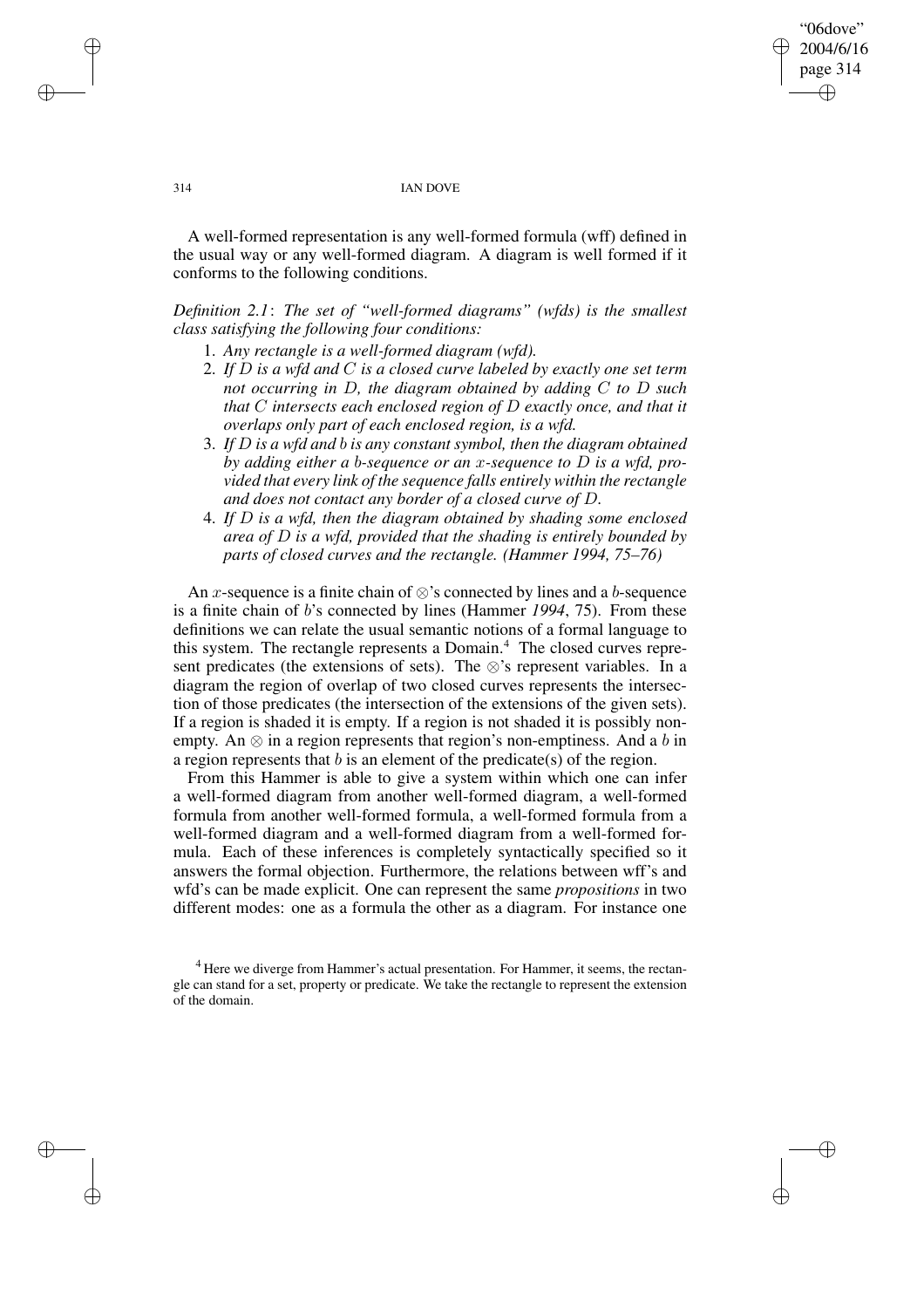could symbolize the proposition, "all dogs are mammals," and the proposition, "all mammals are warm-blooded," as follows.

(1)  $\forall x(Dx \supset Mx)$ 

✐

✐

✐

✐

(2)  $\forall y (My \supset Wy)$ 

To represent the same propositions in diagrams we simply use a rectangle for the domain and closed curves for each of the predicates.



To show that all dogs are mammals one must eliminate all dogs from the diagram that fall outside of the extension of the set of mammals. This is accomplished by shading. We shade the region where non-mammalian dogs would be in order to show that the region is empty (See Figure 2a). In these wff's the domain is the universe and the predicates are the obvious ones as is the case with the wfd's.



From figure 2c one can infer the wff:

(3)  $\forall z(Dz \supset Wz)$ 

This is possible because although it is a diagram, it represents the content of proposition (3). Thus, if propositions  $(1-2)$  are true, then, (3) has to be true. In this case the diagrammatic reasoning preserves truth and validity.

This system, however, doesn't help in the case of mathematical proofs generally. The problem is that within this Venn-like logical system, the diagrams have clearly stated syntactical rules for their construction (the well-formed

"06dove" 2004/6/16 page 315

✐

✐

✐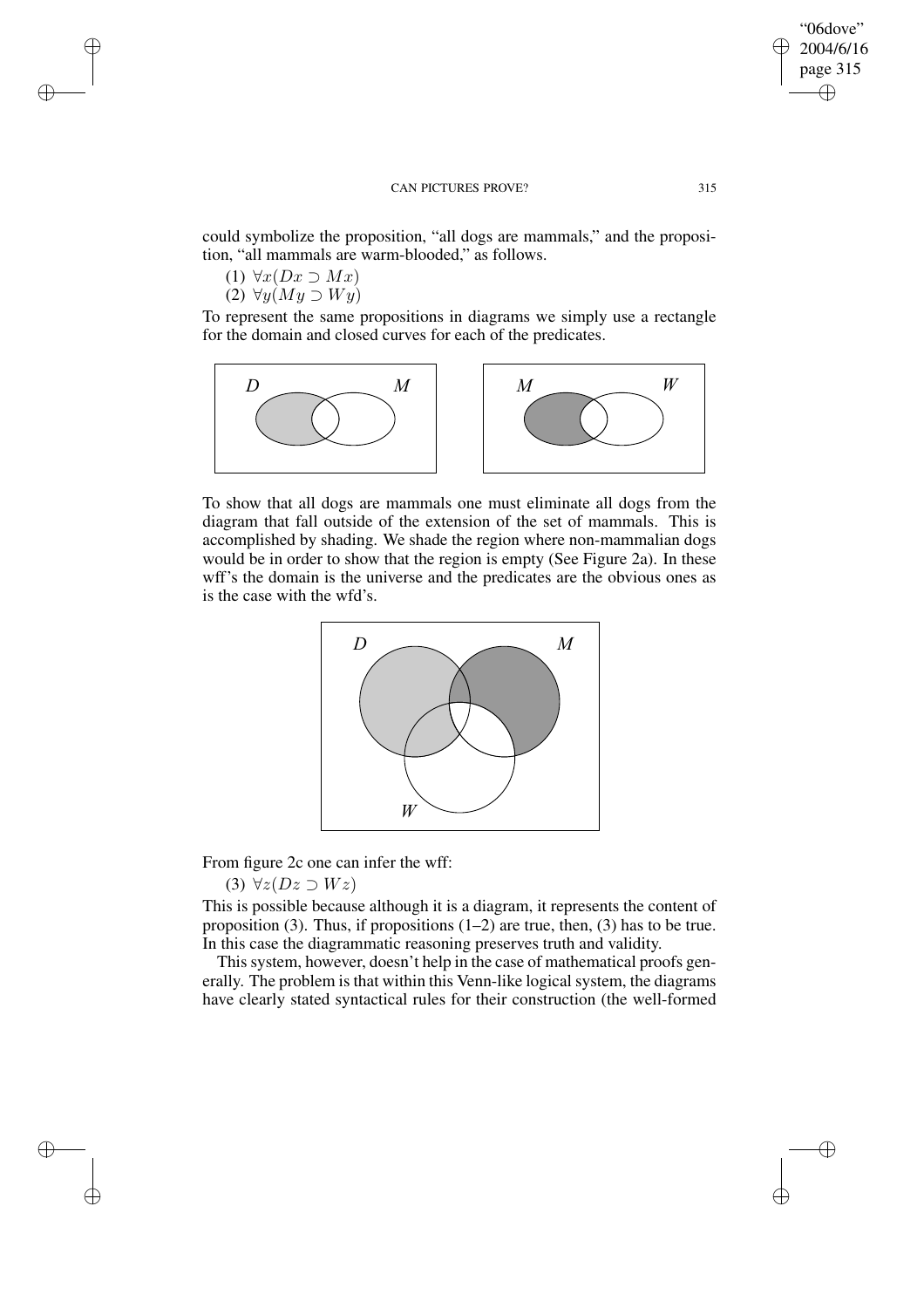"06dove" 2004/6/16 page 316 ✐ ✐

✐

✐

316 IAN DOVE

diagram rules). Moreover there are explicit rules that allow inferences between diagrams and formulas (and vice versa).<sup>5</sup> The syntactic units of the diagrams are regions and these regions behave like digital representations as opposed to analog representations.<sup>6</sup> The main difference between an analog and a digital representation is that for analog representations and not for digital representations every difference can make a difference<sup>7</sup> (Cf. Goodman *1976*, 164ff.). The diagrams are finite-state representations where the basic element is a region. Within a region there are only a finite number of different states it can be in. And, depending on the state of the region, different relations to other regions obtain. So, for example, it doesn't matter where in a given region an ⊗ occurs. The difference between the upper-right of a region and the lower-left of a region make no difference to the state of the diagram. What's more, the state of the diagram is "read off" from the diagram.







The diagrams in figures 3a and 3b are equivalent as both represent the content of the symbolic sentence  $(\exists x)Ax$ , i.e., "something is an A." This is known because their regions are equivalent. And this equivalence isn't affected by the location of an ⊗ within a region. In both of these cases the regions corresponding to the A's that aren't B's aren't empty, regardless of where the ⊗'s are.

This simply isn't the case with typical mathematical diagrams. Nevertheless, in what follows we will make a case for employing diagrams within mathematical proofs that avoids the formalist objection. Though we can't

 $<sup>5</sup>$  It is the existence of these rules that makes the system "heterogeneous," in Hammer's</sup> terminology. (Cf. Hammer *1994*, 74)

<sup>6</sup> This terminology is from Nelson Goodman (Goodman *1976*, 159–164).

 $<sup>7</sup>$  This explanation is due to Rachel Zuckert (private communication).</sup>

✐

✐

✐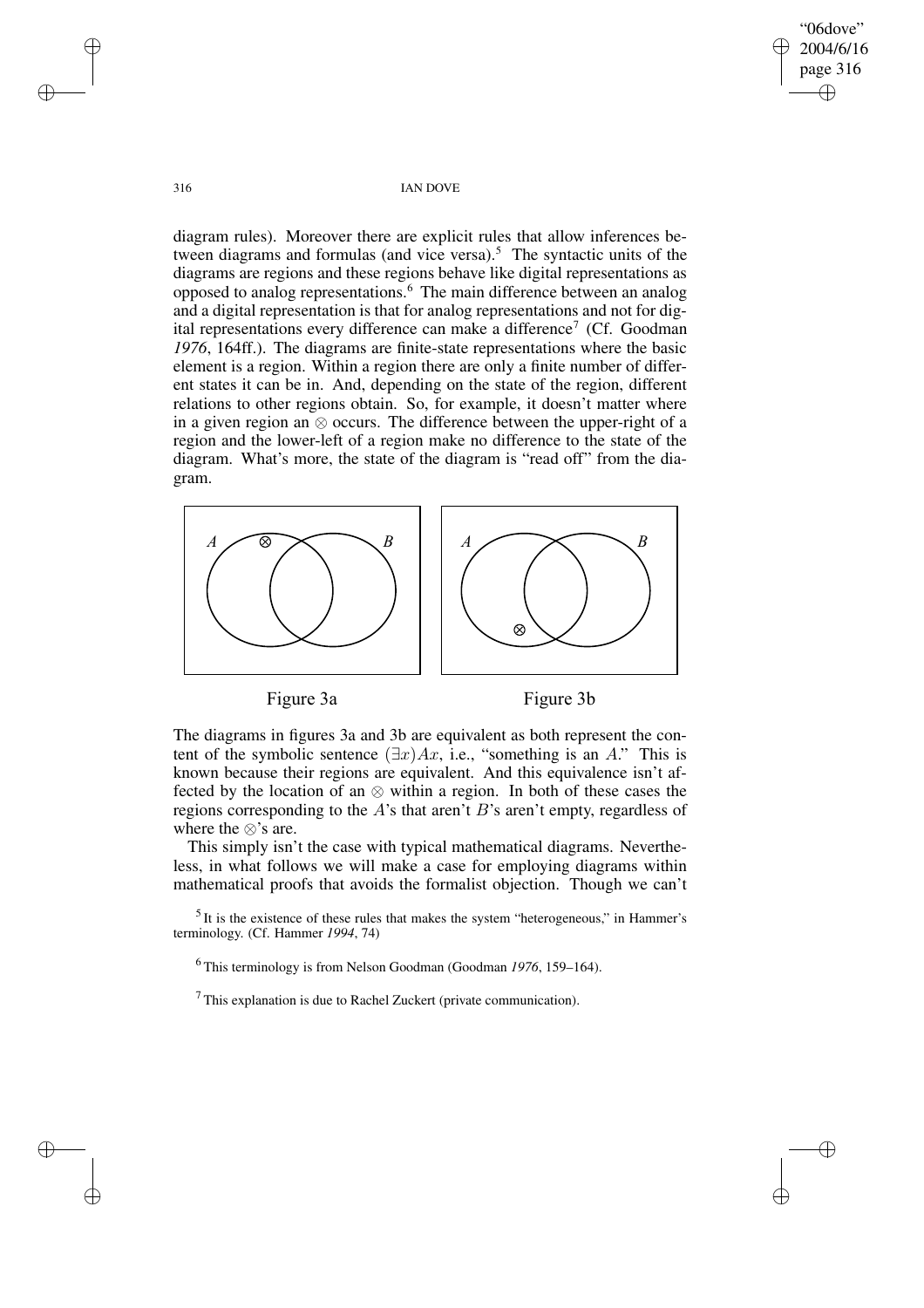✐

✐

✐

✐

appeal to the particular system developed by  $\mu$ ammer<sup>8</sup> we can use the insight into what makes these diagrams acceptable to inform the account of diagrams we will pursue. The basic idea will be that though the employment of diagrams in mathematics does (superficially) appeal to individuals, this reasoning is properly general because the individuals are arbitrary. This means that the conclusions based on the diagrams will be appropriately necessary. Consider, for example, the proof that the perpendicular bisector of the base of an isosceles triangle will also bisect the summit angle. Start with an isosceles triangle,  $\triangle ABC$ .



Construct the perpendicular bisector to the base  $BC$  from point  $D$  to the summit angle A. Since  $\triangle ABC$  is isosceles,  $\angle B = \angle C$ . Moreover,  $\angle CDA =$  $\angle BDA$  since they are both  $\perp$ . And,  $CD = BD$  because D is the bisector of CB. Then triangle  $ADC = ADB$  by angle-side-angle (ASA). Since the triangles are congruent,  $DA$  bisects  $\angle A$ .

How can we be sure that there isn't something about this particular figure that acts like Pete Rose did in the fallacious inference from the fact that Pete is a baseball player to the false conclusion that everyone is? We answer this question in section 3 below.

# 2.2. *The Problem of "Reading" a Diagram*

Besides the problem of generalization, there is another problem that warns against using diagrams in proofs. The problem is that the use of diagrams

<sup>8</sup> Or any of the related systems developed by, e.g., Shin (Shin *1994*).

"06dove" 2004/6/16 page 317

✐

✐

✐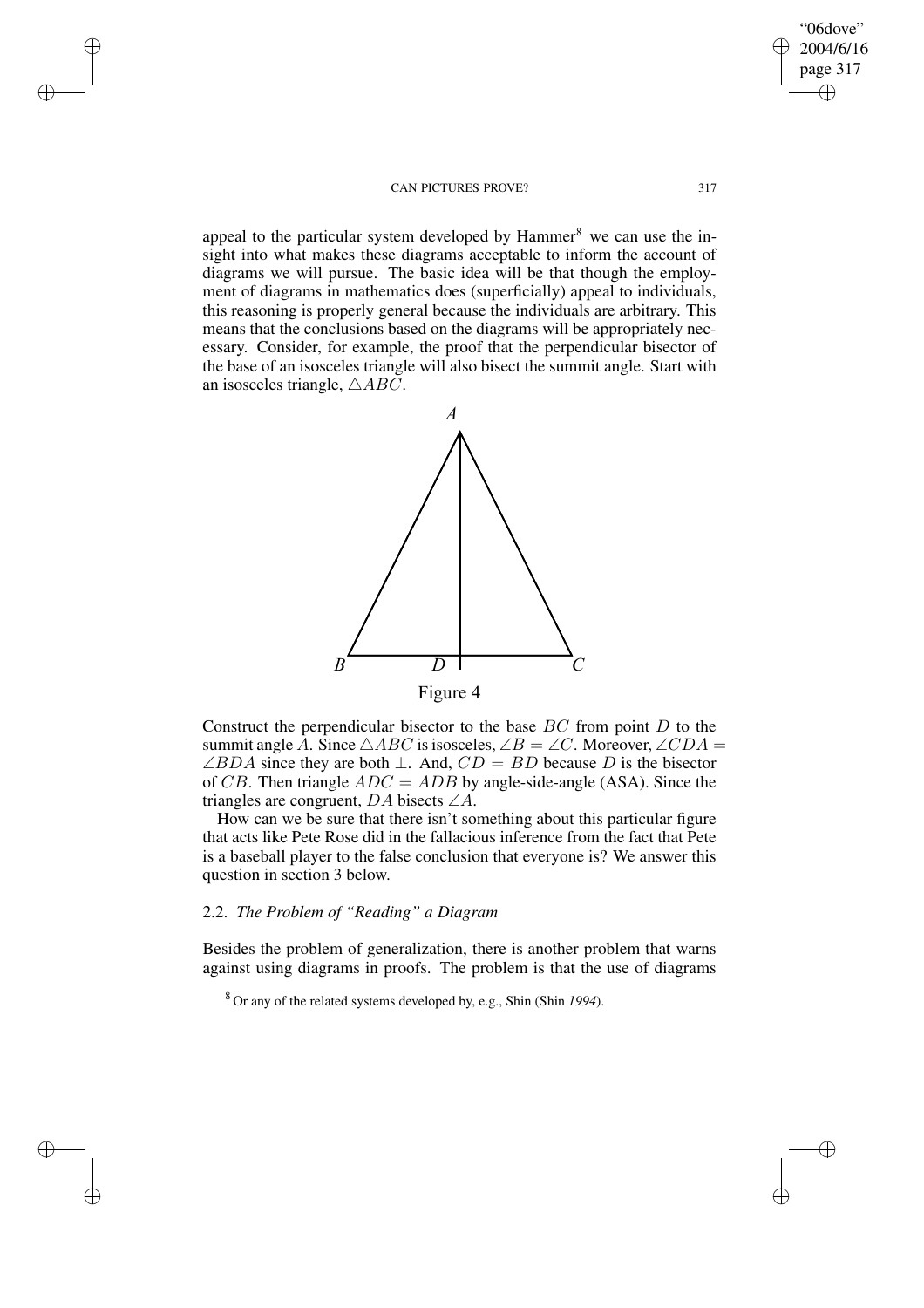"06dove" 2004/6/16 page 318 ✐ ✐

✐

✐

### 318 IAN DOVE

seems to invoke perception in a way that counts against necessity. Since proofs are meant to establish necessary results, the use of an empirical method would count against the supposed necessity of the conclusions. The problem can be stated rather simply. Although a diagram is meant to represent mathematical relations, our knowledge of these representations is perceptual and the information we glean from the diagram is perceptual knowledge. Perception is fallible. Thus, no proofs can depend on diagrams.

We see this view espoused even by friends of diagrams. For example, James R. Brown, in discussion the virtues of a diagrammatic proof of the Intermediate Zero Theorem thinks that the picture plays a perceptual role in giving evidence for the truth of the theorem.

I should add that the way the picture works is much like a direct perception: it is not some sort of encoded argument. (Brown *1997*, 166 *emphasis added*).

What is the key about Brown's statement is that one doesn't really reason from the picture or diagram. Instead, one perceives some feature that is represented in the picture or diagram. One may "interpret" various elements of the picture in the process of "seeing" the conclusion, but this is a very different method, or so it seems to Brown, from reasoning with purely verbal/symbolic elements.

David Tall, although a fan of using "visualization" in teaching mathematics, considers this method substandard as regards proof.

Visualization has its distinctive downside. The problem is that pictures can often suggest false theorems. (Tall *1991*, 106)

The problem it seems that any appeal to a "visual technique" or a "visual object" will open the door to fallibility.

To see that this view of diagrams can lead to error, consider the following example (given by (Brown *1997*, 162ff), (Tall *1991*, 106) and (Giaquinto *1994*, 798ff.). The Intermediate Zero Theorem states that if a continuous function defined on a closed interval [a, b] has a value of  $f(a) > 0$  and  $f(b) < 0$ , then there is a point, c, between points a and b such that  $f(c) = 0$ .

For instance, it was considered satisfactory to give a visual proof of the intermediate value theorem[.] The curve was considered as a 'continuous thread' so that if it is negative somewhere and positive somewhere else it must pass through zero somewhere in between. Yet we know that the function  $f(x) = x^3 - 2$  defined only on the rational numbers is negative for  $x = 1$ , and positive for  $x = 2$ , but there is no *rational* number a for which  $f(a) = 0$ . Thus visualization skills seem to fail us. Life is hard. (Tall *1991*, 106)

The problem is that we cannot visually distinguish a curve that is continuous from one that is merely dense. Both curves have the same kind of representation in a diagram.

✐

✐

✐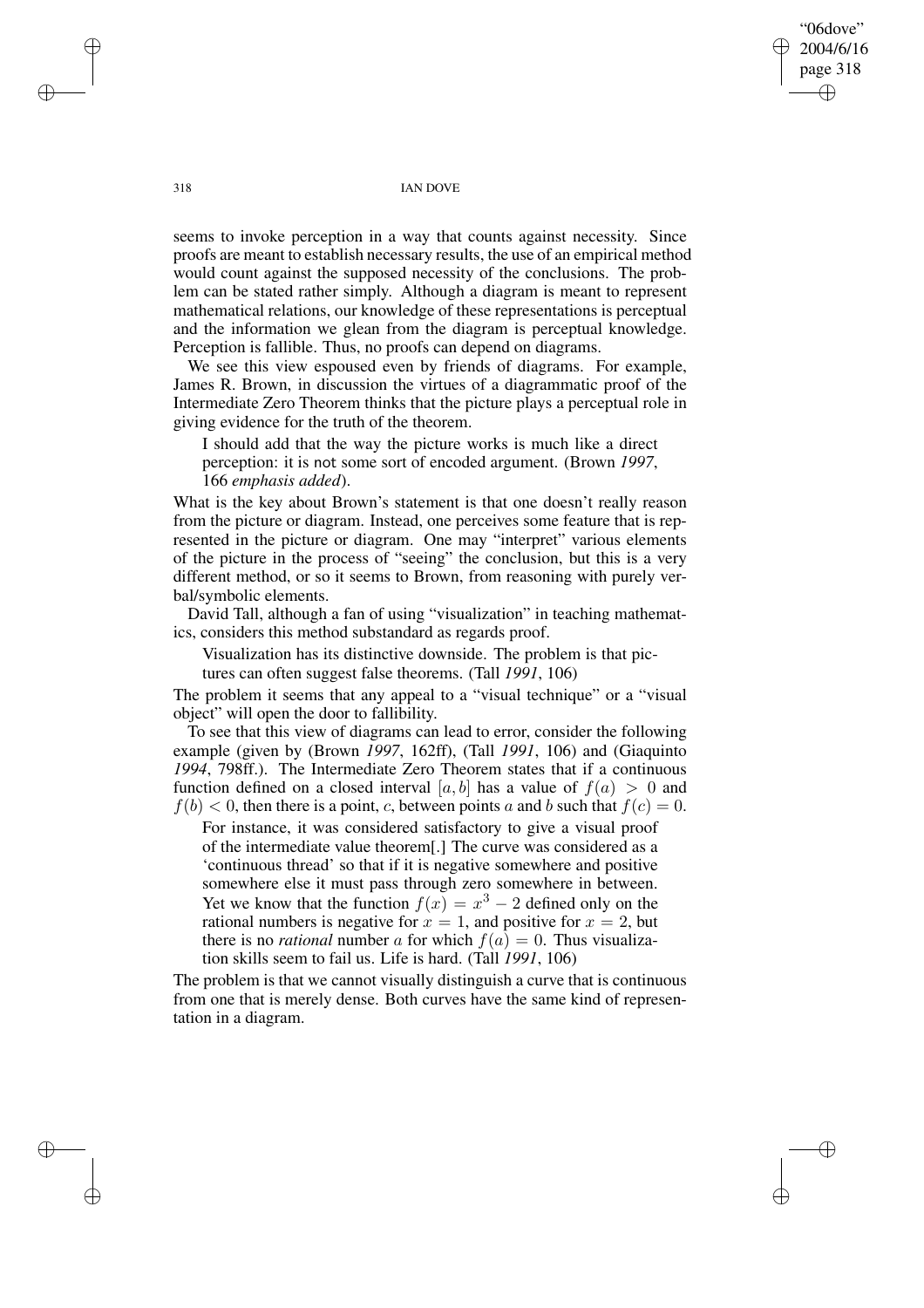✐

✐

✐

✐



Figure 5

The visual proof of this theorem, is criticized by Giaquinto as well (Cf. Giaquinto *1994*, 799). And even Brown, whose stated goal is to "make a case for pictures having a legitimate role to play as evidence and justification, well beyond a heuristic role" (Brown *1997*, 161), explains the use of this diagram in terms that seem to count against it being a mathematical process.

Even if the picture merely does psychological work, that in itself could only be explainable by assuming that  $\delta - \varepsilon$  continuity and pencil continuity are somehow deeply related. (Brown *1997*, 166)

Brown concedes that the picture, at best, captures a quasi-mathematical concept that falls somewhere short of the rigorous concept of  $\delta - \varepsilon$  continuity. He goes on to compare the use of pictures in proofs to tests or experiments in natural science (Brown *1997*, 166). This indicates that for Brown, the use of diagrams, if not wholly empirical, is at least analogous to empirical processes. And this use is therefore subject to the same pitfalls as empirical methodology. We will return to this problem in section 4.

"06dove" 2004/6/16 page 319

✐

✐

 $\bigoplus$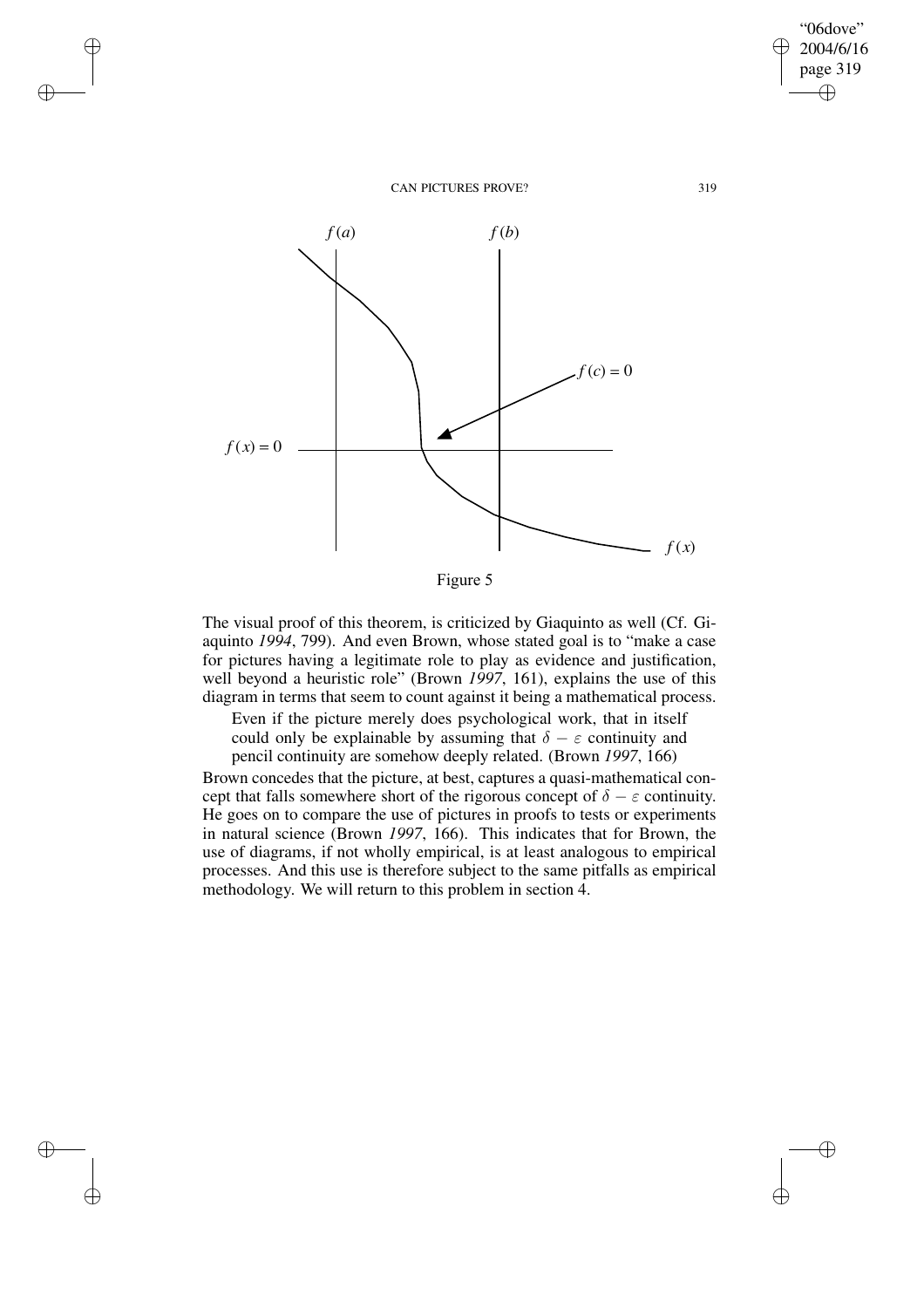"06dove" 2004/6/16 page 320 ✐ ✐

✐

✐

320 IAN DOVE

# 3. *The Arbitrary Instance*

The first step towards making diagrams legitimate in proofs is to make it clear how it is possible to generalize from reasoning based on individual instances. This problem has a long history. For example, Ian Mueller suggests that Greek mathematicians had a sense of the possible difficulties, though he doesn't think that they ever gave an adequate solution.

It is natural to ask about the legitimacy of such a proof. How can one move from an argument based on a particular example to a general conclusion, from an argument about the straight line  $AB$  to a conclusion about any straight line? I do not believe that Greeks ever answered this question satisfactorily, but I suspect that the threefold repetition of what is to be proved reflects a sense of the complexity of the question. (Mueller *1981*, 13)

The "threefold repetition" that Mueller mentions refers to the standard presentation of a geometrical proof, i.e., the proposition to be proved is stated three times. The conclusion to be proved is stated, initially, in general terms. Then, on the basis of an initial (particular) figure the conclusion is drawn in terms of the individual figure. Finally, in the last step of the proof the conclusion is stated in the same general terms as its initial formulation at the beginning of the proof. Mueller sees the Greeks as prescribing a rule or principle.

Of course, insisting that the particular argument is sufficient to establish the general *protasis* is not a justification, but it does amount to laying down a rule of mathematical proof: to prove a particular case is to count as proving a general proposition. (Mueller *1981*, 13)

By itself this rule is insufficient. The problem is that it doesn't seem to rule out hasty generalizations of the kind mentioned above regarding Pete Rose. To understand the problem let us revisit the logical situation.

Consider the following inference from (4) to (5).

(4) Steve is a human with a heart and two lungs.

(5) So every human has a heart and two lungs.

The problem with the inference is that it is possible, though unlikely, that there are (living) humans with no hearts or less than two lungs. Having a heart and two lungs is inessential for being a human. And simply restating the conclusion three times would not make it true. Since the generalization is meant to cover humans universally, the characteristics that we attribute to them from an inference must not depend on any accidental features of the particular human we investigate.

✐

✐

✐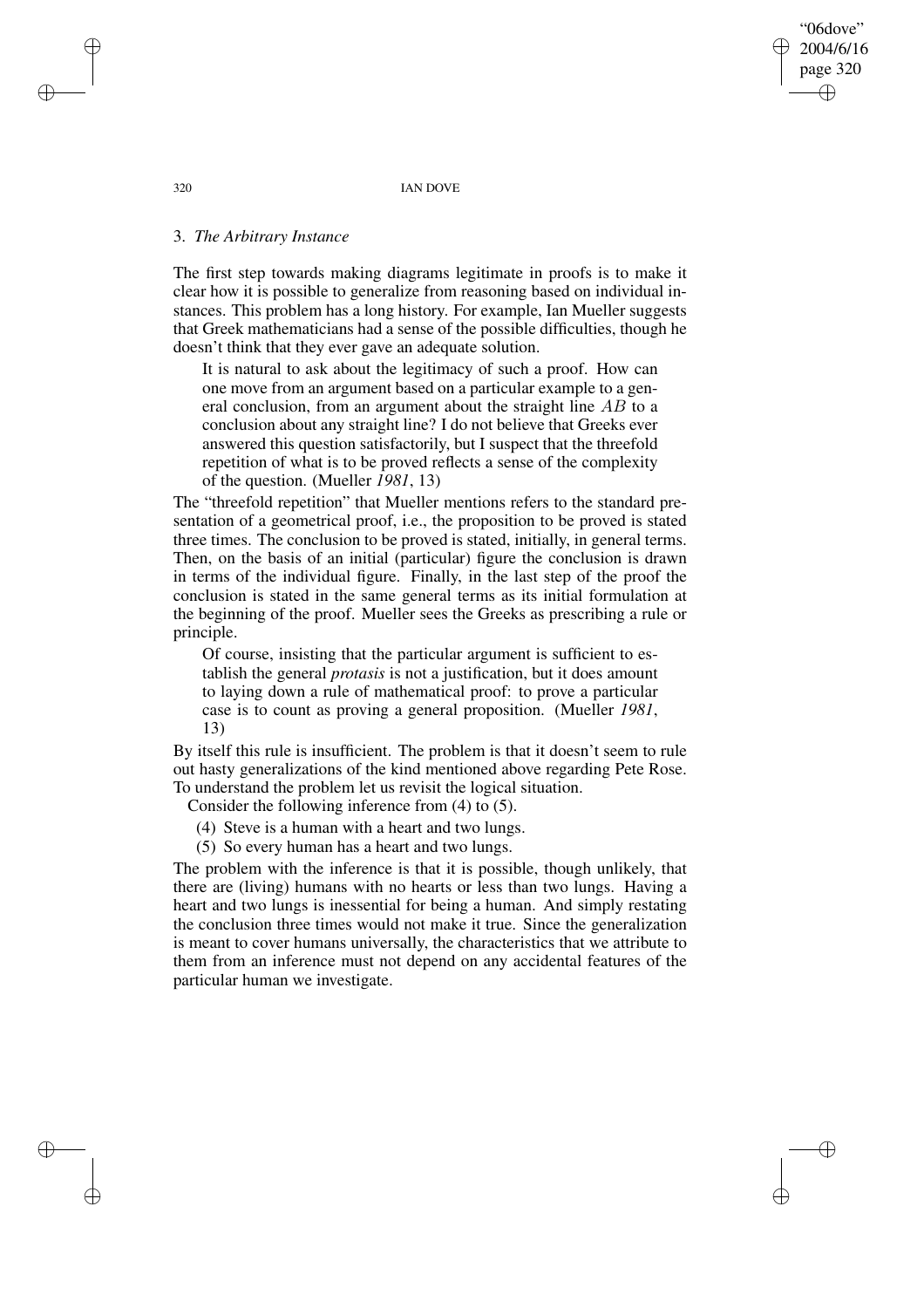✐

✐

✐

✐

Formally this possible difficulty is overcome by restricting the individuals within the context of a generalization. But the restrictions are based on an informal principle.

As is well known, there exist certain informal procedures for arguing to a universal conclusion from an existential premise. We may establish that all objects of a certain kind have a given property by showing that an arbitrary object of that kind has that property[.] (Fine *1985*, 1)

Kit Fine relates the informal procedure to the formal quantification rule of universal generalization. But he is not alone in this.

The introduction rule for  $\forall$  will model the principle that whenever we have deduced an instance of a universal proposition from a set of premises, we can deduce from these premises the universal proposition itself, provided that the instance is arbitrary. This proviso can be spelled out as the demand that the individual with which the universal proposition is instantiated doesn't figure in any of the premises or in the universal proposition itself. (Zalabardo *2000*, 132–133)

This leads to the question of whether the informal or pre-formal principle depends on its formal statement for its truth. If the pre-formal principle depends on the formal rule for its correctness, then unless we can give a formalization of the rules of diagrammatic reasoning in a manner similar to Hammer above, no general results will be justified on the basis of particular figures. And we think that it is unlikely that a formal theory of diagrams is forthcoming. However, it seems that the formal theory is informed by informal or pre-formal principles. For example, suppose that Hilbert's formalization of (Euclidean) geometry lead to the proof of theorems that contradicted the known results of Euclidean geometry. Which theory would yield? It is our assertion that in this case the formal theory would yield. And in this we follow Imre Lakatos (Cf. Lakatos *1976*) in supposing that formal mathematics gets its sense from pre-formal mathematical theories.

Still, we need an account of arbitrary instances so that we can tell the correct generalizations from their hasty and fallacious cousins. In this regards we will follow Kit Fine's presentation in spirit if not in detail. The basic idea, initially, is that an arbitrary instance is one that has all and only the properties of the class it is meant to represent.

(AI) An instance of a concept is arbitrary if and only if it has all and

only those properties common to the class it is meant to represent.

However, this view faces well-known and long-standing difficulties. For example, consider the case of an arbitrary triangle. What are its properties if it has all and only those properties of the class it is meant to represent? Let us suppose that the concept of a triangle is well defined and that it is a plane

"06dove" 2004/6/16 page 321

✐

✐

✐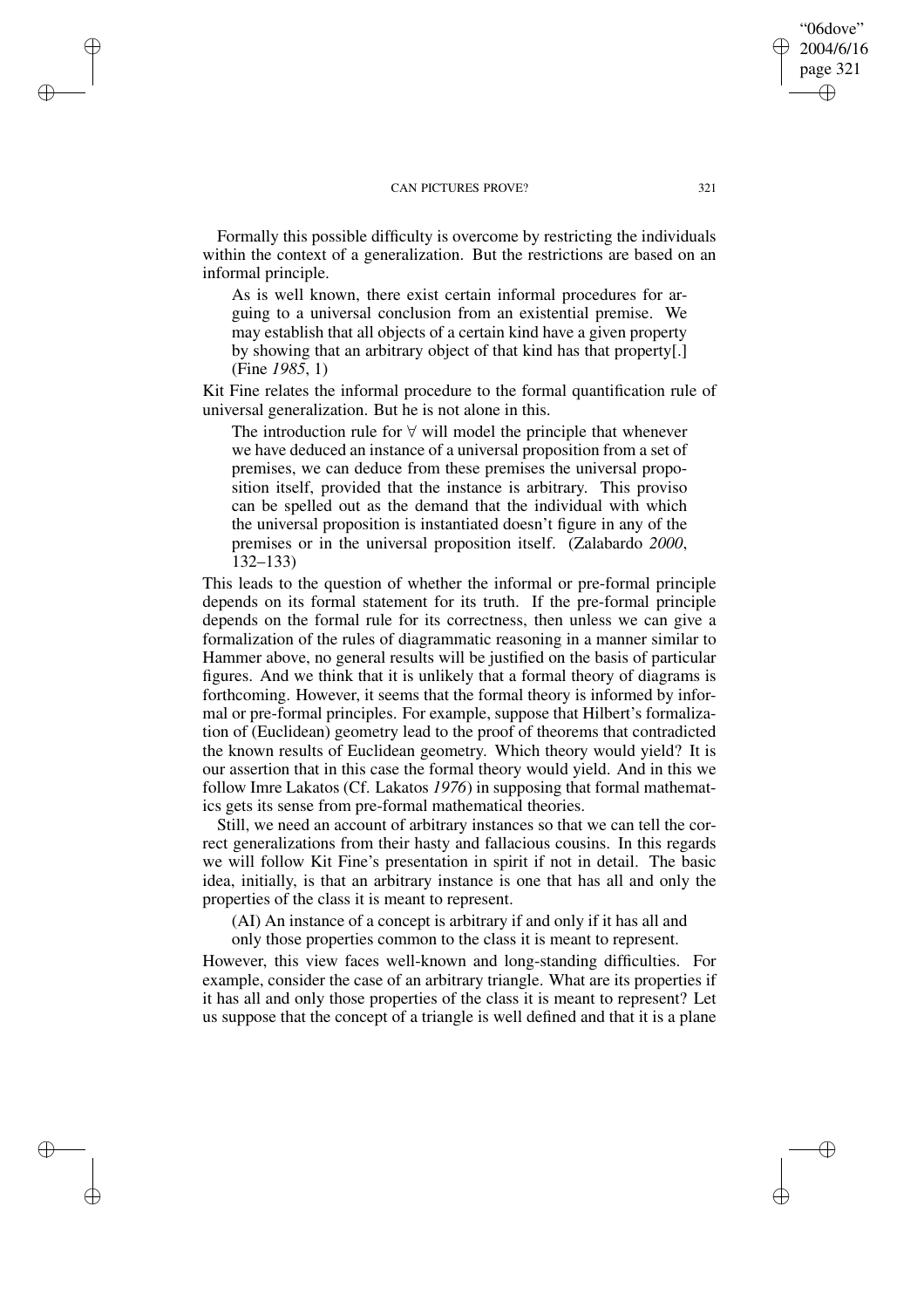"06dove" 2004/6/16 page 322 ✐ ✐

✐

✐

### 322 IAN DOVE

figure composed of exactly three sides and three angles. Is this arbitrary triangle equilateral? Is it isosceles? The answer must be no, as these are properties that aren't shared by all triangles. But, as soon as we have a given triangle, it will be either equilateral or not. Thus, there can't be an arbitrary triangle, as any given triangle will have *special* properties.<sup>9</sup> The special properties are those that aren't shared by all of the members of the class of triangles.

Instead of attributing all the properties of the intended representative class to the arbitrary objects, we should instead let them represent their class by not appealing to any of their special properties when we deploy them in reasoning.

(AO) An individual representation is arbitrary if none of its special features are used in drawing an inference from the object.

From this we will make a principle for drawing general conclusions.

(PP) If a conclusion is reached on the basis of an arbitrary representation, that result obtains for all individuals in the representative class.

This will be easier to see by comparing two examples. In the first example, a figure will be used that seems to be arbitrary, but upon scrutiny it is seen not to be arbitrary. Against this another example is given in which the figure is used as an arbitrary representation. First, consider the following procedure for *demonstrating* that all triangles have interior angles that sum to 180°. First, take a triangle,  $\triangle ABC$ . Cut off each of its vertices. Arrange the vertices on a plane so that each vertex coincides with a given point  $\tilde{P}$ , and the adjoining sides overlap.

This isn't a proof, however. Nor is it a correct generalization, though what it purports to show is a geometrical fact. However, it is difficult to see at which step the procedure fails. On the one hand  $\triangle ABC$  is meant to be an arbitrary triangle. But,  $\triangle ABC$  does have some special properties.

And we don't want to appeal to any of these properties in drawing our conclusion. To see that we have appealed to some special features of  $\triangle ABC$ we must consider precisely what the procedure requires. In this case the procedure is equivalent to measuring the angles and adding them together. The fact that we don't determine the particular measurements isn't important. What is important is that when the angles are summed (or arranged on a plane), they total 180°(i.e., they fit together nicely by forming a straight

<sup>9</sup> A similar argument is given by Fine (Fine *1985*, 9) who attributes it to Berkeley. Fine's reply to the argument is to reject the notion that arbitrary objects must have all and only the properties of their intended representative class. He claims that this argument depends on a false principle of generic attribution.

✐

✐

✐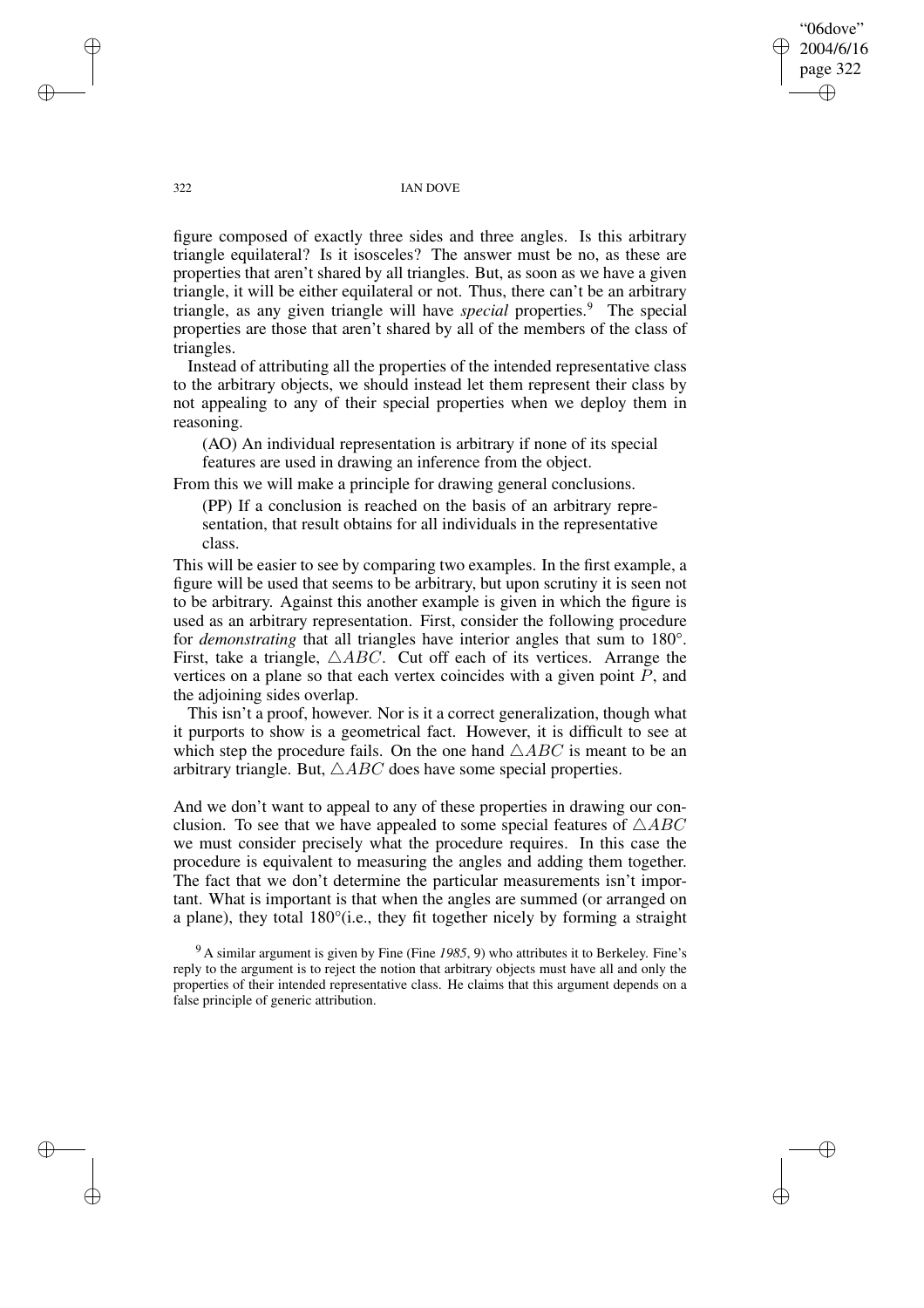

✐

✐

✐

✐

"06dove" 2004/6/16 page 323

✐

✐

 $\bigoplus$ 

✐

line). And measuring, regardless of how it is accomplished, depends on the particular (viz. special) features of the given triangle. Thus, the procedure fails the intuitive or pre-formal generalization principle.

The usual Euclidean proof, on the other hand, makes essential use of an arbitrary triangle. This use doesn't appeal to the actual measures of the given angles in the representative figure. Take an arbitrary triangle (Figure 7a). Then extend the base. Construct a line parallel to one side adjacent to the extended base (Figure 7b). In this case we have labeled the angles to make the relations clear. To arrive at these angles one appeals to the rules for alternate interior angles for the summit angle and its mirror, and to adjacent angles to for the left-hand base angle. Clearly, the right-hand base angle is equal to itself. The conclusion is drawn when one notices that the sum of the interior angles is equivalent to the sum of the newly constructed angles. Furthermore, the sum of the newly created angles (plus the right-hand base angle) is the angle of a straight line, i.e. 180°. Since the proof doesn't depend on the angles having any particular measurement, one is correct is generalizing this procedure to any triangle whatsoever. Thus, the sum of the interior angles of any (Euclidean) triangle is 180°.

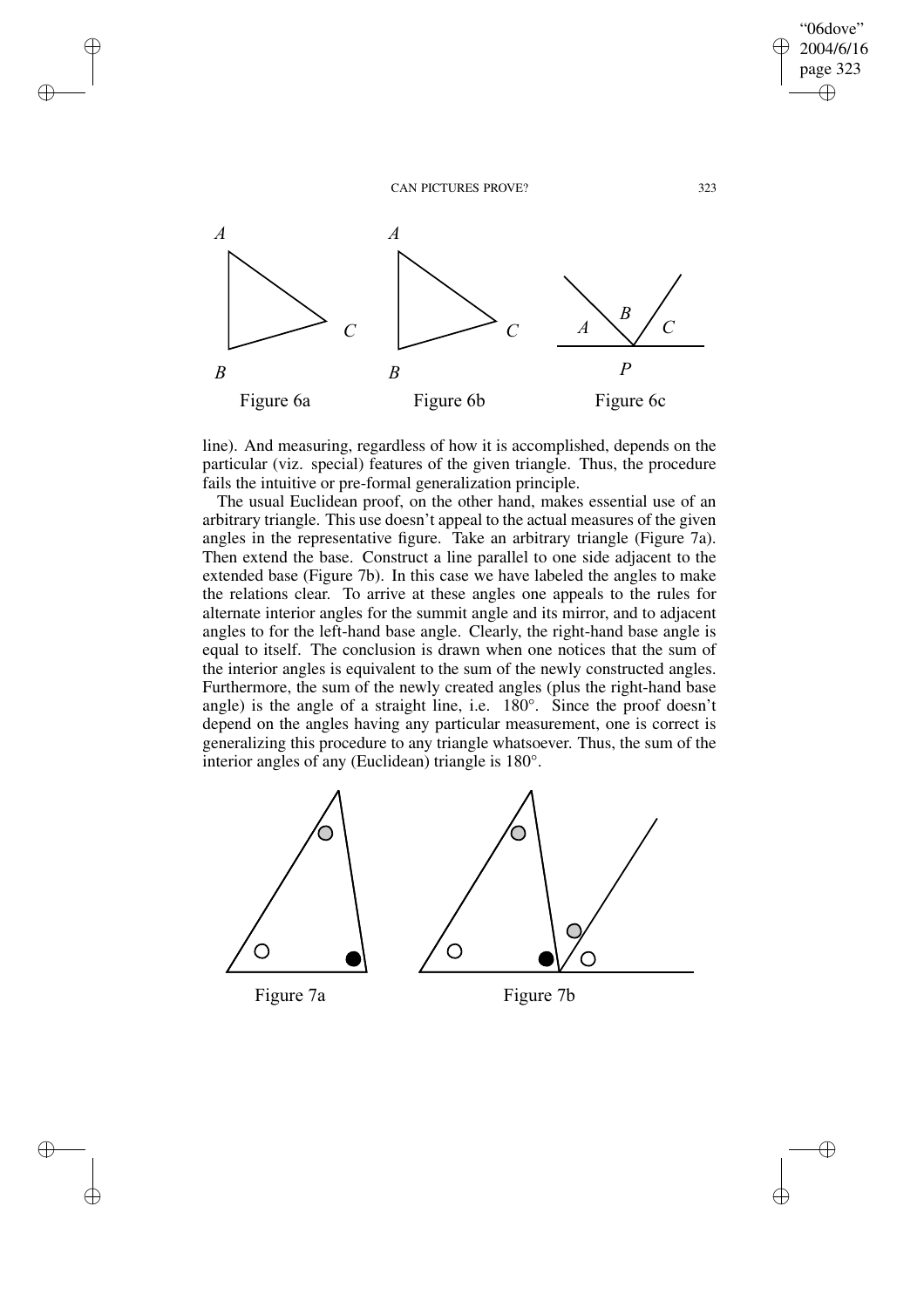"06dove" 2004/6/16 page 324 ✐ ✐

✐

✐

#### 324 IAN DOVE

The proof is better than the measurement procedure because the proof isn't inductive.<sup>10</sup> So, though by cutting and arranging a variety of differently angled triangles one may improve one's subjective confidence in the proposition that all (Euclidean) triangles have interior angles that sum to 180°, this is simply subjective confidence not proof. The proof on the other hand doesn't depend on the particular measure of any of the angles. Instead, it made use of the fact that the triangle had three angles as well as some auxiliary geometrical notions. The triangle had special characteristics, but none of these played a role in the subsequent proof. Thus we are justified in drawing the general conclusion because we could have applied the same procedure to any such triangle.

It is tempting to think that the pre-formal principle regarding generalization depends on its formal counterpart for its validity. However, it is clear that as far back as Proclus, who died in 485, that the principle was explicitly used to justify general claims.

[M]athematicians are accustomed to draw what is in a way a double conclusion. For when they have shown something to be true of the given figure, they infer that it is true in general, going from the particular to the universal conclusion. Because they do not make use of the particular qualities of the subjects ... they consider that what they infer about the given angle or straight line can be identically asserted for every similar case. (Proclus *1970*, 162)

He goes on to explain that the figures set out in the proof aren't really individuals. Instead, they are representatives of the class to which they belong (Loc. Cit.). As representatives we must ignore any of their special properties in drawing a conclusion from them, as this would negate their status as arbitrary or representative figures. The fact that Proclus explicitly gives this principle suggests that such conclusions are not as mysterious as Mueller believed (see above). That formal presentations of geometry (and logic for that matter) incorporate formal analogs of the principle (PP) suggests that the principle is both plausible and true. Thus, it seems that we have answered the first problem regarding the employment of diagrams in proofs, viz. we have shown how to draw general conclusions from the use of specific of individual diagrams.

On the other hand, there seem to be cases where the reasoning is correctly general at least in terms of our pre-formal principle (PP), but fallacious nonetheless. E. A. Maxwell (Maxwell *1959*, 13–14) gives a standard example purporting to show this is more than a mere possibility. Maxwell gives a proof that every triangle is isosceles. Furthermore, his reasoning seems to

 $10$  Nor is the proof an empirical method, though we will have more to say about this below.

✐

✐

✐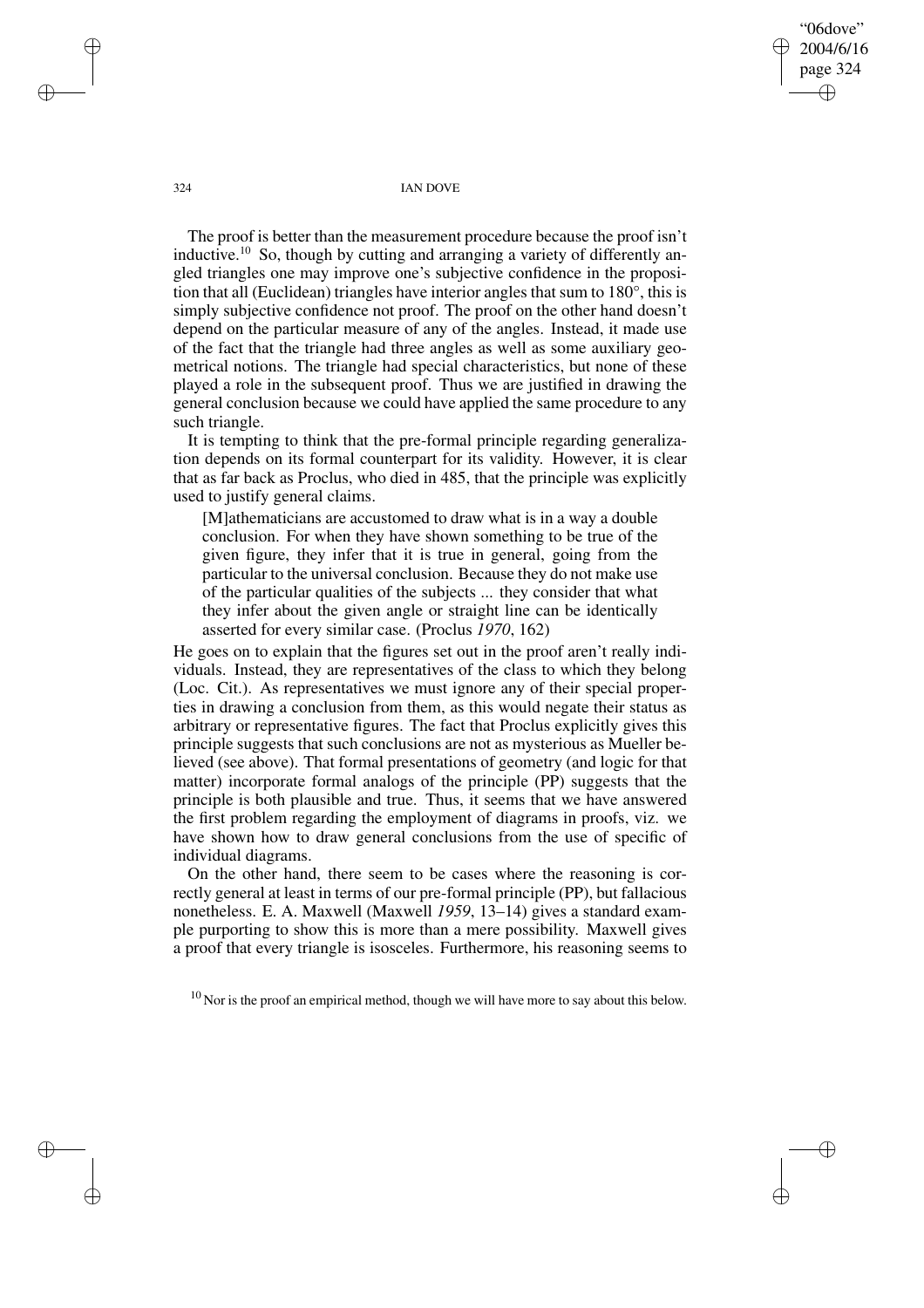✐

✐

✐

✐

accord with the canons of rigor established in this section. Start with a triangle,  $\triangle ABC$  (see Figure 8). This is supposed to be an arbitrary triangle. To show that this triangle is isosceles we must show that the sides  $AB = AC$ . To do this we will make some auxiliary constructions as well as appealing to auxiliary geometrical notions. Construct the bisector of  $\angle A$  so that it meets the perpendicular bisector of  $BC$  at a point  $O$ . Construct the perpendicular bisectors of  $AB$  and  $AC$  so that they meet at point  $O$ . Construct the bisector of ∠B to point O and the bisector of ∠C to O.



The proof proceeds by showing that the internal constitutive triangles are congruent. From this we can conclude that the sides  $AB = AC$ . Start with the base triangles BDO and CDO. We can show that they are congruent. First,  $OD = OD$ . This is a side of both triangles. Secondly,  $\angle ODC =$  $\angle ODB$  because  $OD$  is the perpendicular bisector of BC. Thirdly, the sides  $BD = DC$  because point D bisects BC. Thus, from the side-angle-side property (SAS),  $\triangle O\overline{D}B = \triangle O\overline{D}C$ . Next we need to show that summit triangles are congruent,  $\triangle AOR = \triangle AOO$ . First,  $OA = OA$  and the triangles share that side. Secondly,  $\angle OAR = \angle OAQ$  because AO bisects  $\angle A$ . Next,  $\angle ORA = \angle OQA$  because both of these angles are the result of constructing the perpendicular bisectors of the given sides. So, by the angle-angle-side property (AAS),  $\triangle AOR = \triangle AOQ$ . Next we need to show that the interior triangles are congruent,  $\triangle BRO = \triangle CQO$ . We know that  $BO = CO$  from the congruence of the base triangles. And we know that  $RO = QO$  by the congruence of the summit triangles. And we know that  $\angle OQC = \angle ORB$ 

 $\bigoplus$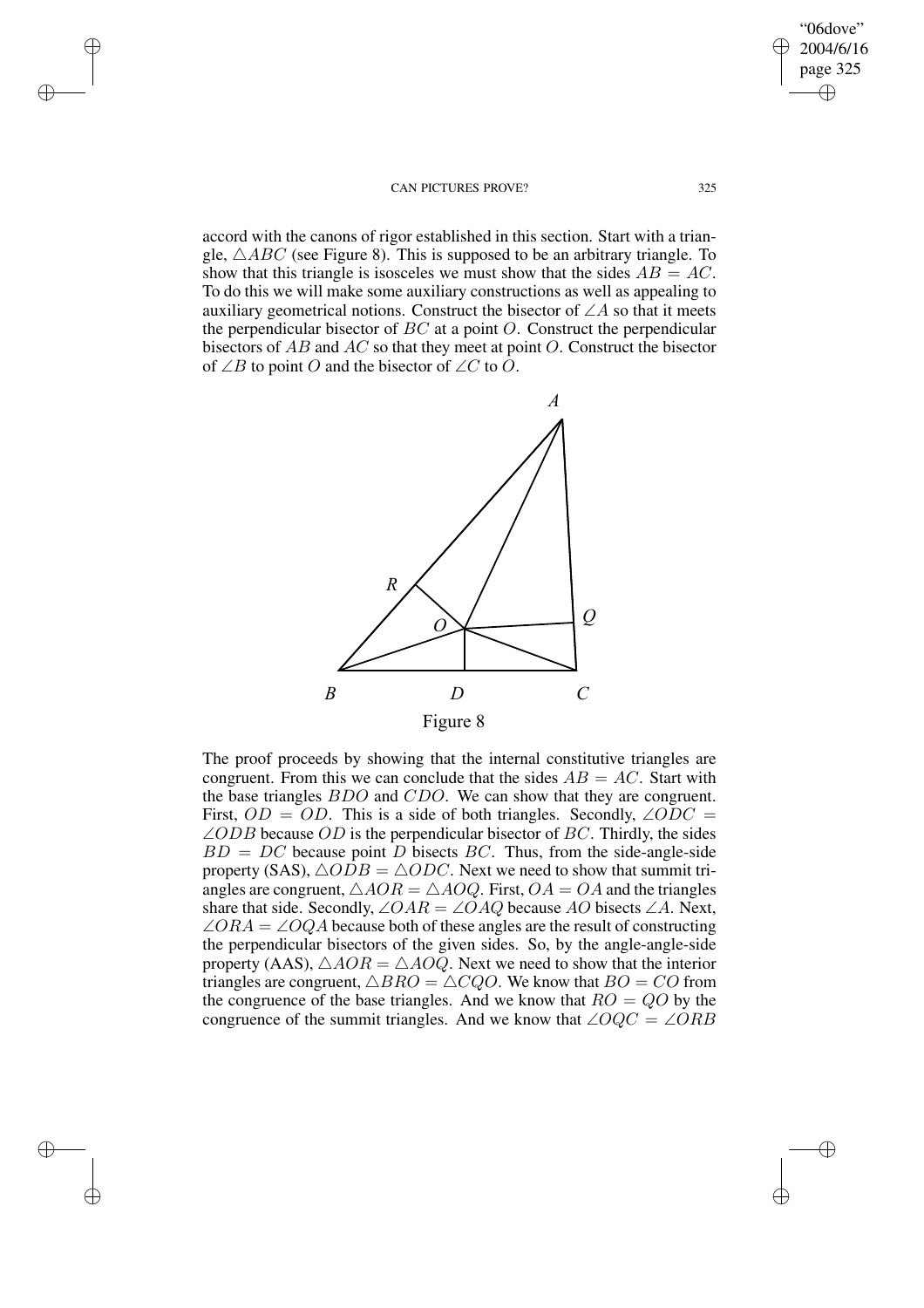"06dove" 2004/6/16 page 326 ✐ ✐

✐

✐

326 IAN DOVE

because both are right angles (by construction). So, the interior triangles are congruent. So,  $AC = AB$ . So  $\triangle ABC$  is isosceles. We know that the conclusion is false, so we know that something is wrong with the proof. The question is whether what is wrong with the proof is the geometrical method we are using or something else.

Maxwell's own analysis of what has gone wrong in this proof is illuminating though complex. The first thing to note about the proof regards the accuracy of the figure. This is precisely why Felix Klein (Quoted in Mueller *1981*, 5) thought that such "geometrical sophisms" were real dangers to learning geometry. We shall have more to say about how figures represent mathematical concepts below. For now we should focus on the notion of an internal bisector to  $\angle A$  and the perpendicular bisector to BC. Where will these two lines meet? In the proof above these lines met *inside*  $\triangle ABC$  at point O. This fact is essential for the proof to work. For, if point O were to lie outside of  $\triangle ABC$ , we wouldn't be able to construct the component triangles. And, if we can't construct the component triangles, we won't be able to establish their congruence. Furthermore, without the congruence relations between the components, we won't be able to establish the equality of the sides  $AB$  and  $AC$ . To see that point O need not occur inside of the triangle let us construct a different triangle (Figure 9) to demonstrate this. This is sufficient to show that the previous proof depended upon a special property of  $\triangle ABC$ . Thus,  $\triangle ABC$  isn't arbitrary (at least it wasn't deployed in an arbitrary or representative way). Hence, we cannot draw a general conclusion on the basis of this reasoning.



Figure 9

✐

✐

✐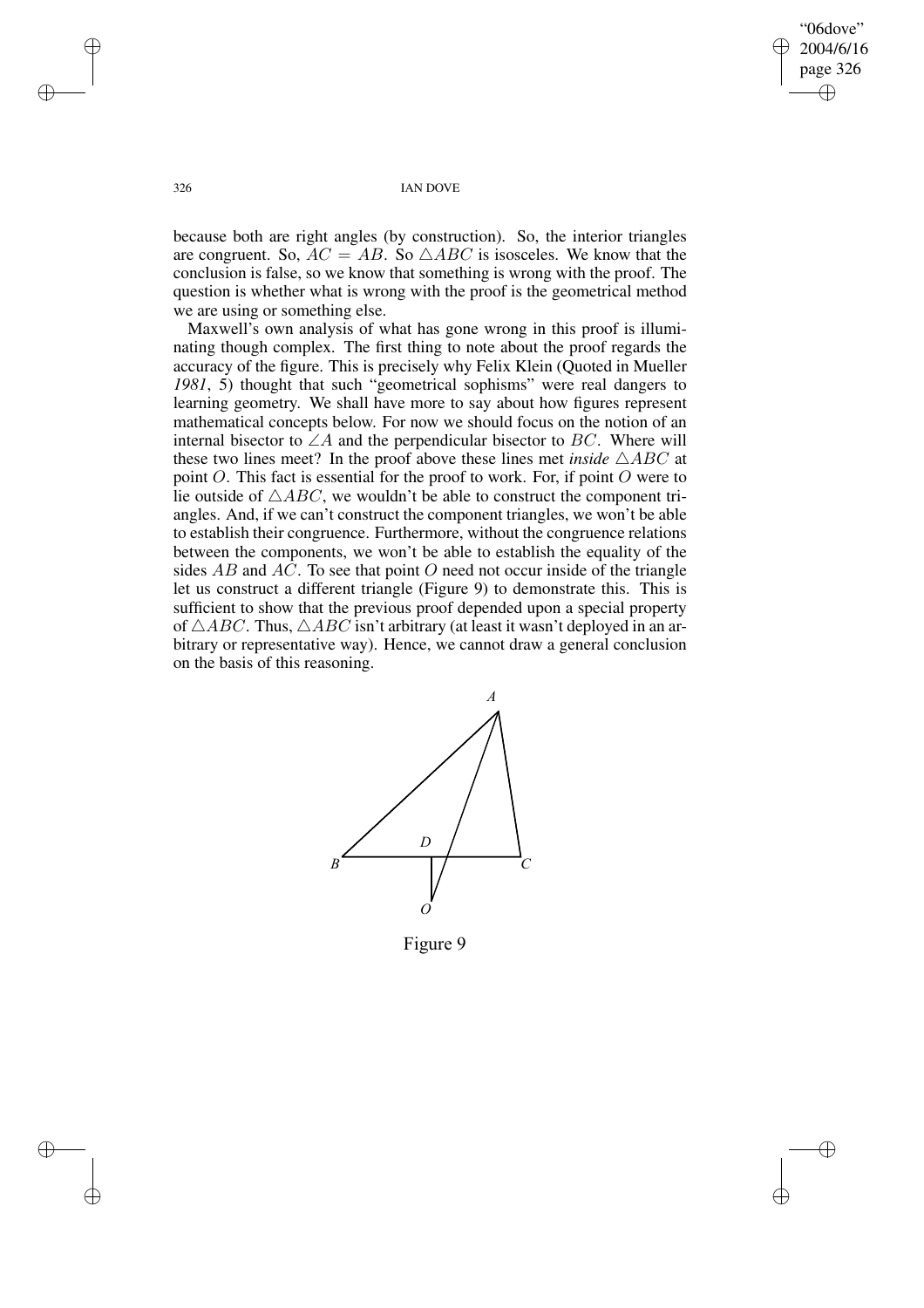# 4. *Taking Vision out of Visual Methods*

✐

✐

✐

✐

Maxwell, on the other hand, thinks that the flaw could not be discovered by purely geometrical considerations. This is so, according to Maxwell, because the concept, "inside figure  $F$ ," isn't defined in geometry. To discover the position of a given point relative to a given figure, one simply looks. Such empirical considerations are too unreliable to be mathematical, or so Maxwell complains. Against this view, let us review how we determined that the former proof depended on a special property of a given figure. We didn't just look at the figure. Instead, we considered possible permutations of the figure to see whether the necessary auxiliary constructions were in fact possible. They weren't, so the proof failed.

This isn't enough for Maxwell, however, as he thinks other proofs rely on the kinds of empirical considerations he questions regarding inside/outside figures. If we can't rely on purely geometrical considerations in drawing our conclusions, then the results will not be necessary. Consider the proof of the theorem that the exterior angle of a triangle is greater than the interior opposite angle (Maxwell 1959, 20ff.). Start with an arbitrary triangle,  $\triangle ABC$ . Extend the base,  $BC$  to a point P (see Figure 10). To prove the theorem we must show that  $\angle PCA > \angle BAC$ . Let O be the midpoint of AC and construct BD through O so that  $OD = BO$ . By stipulation,  $AO = OC$ and  $OB = OD$ . Thus,  $\angle AOB = \angle COD$  because they are vertically opposite. Hence,  $\triangle AOB \equiv \triangle COD$  (SAS). Thus,  $\angle BAO = \angle DCO$  because they are relevant angles of congruent triangles. So,  $\angle BAC = \angle DCA$ . But, since ∠DCA is a component of ∠PCA, ∠PCA > ∠DCA. But, if  $\angle DCA = \angle BAC$  and  $\angle PCA > \angle DCA$ , then  $\angle PCA > \angle BAC$ . Thus, ∠PCA > ∠BAC.



Figure 10

Maxwell finds fault in the proof because there is no geometrical way of determining which of  $\angle PCA$  and  $\angle DCA$  is the component and which is the whole.

"06dove" 2004/6/16 page 327

✐

✐

✐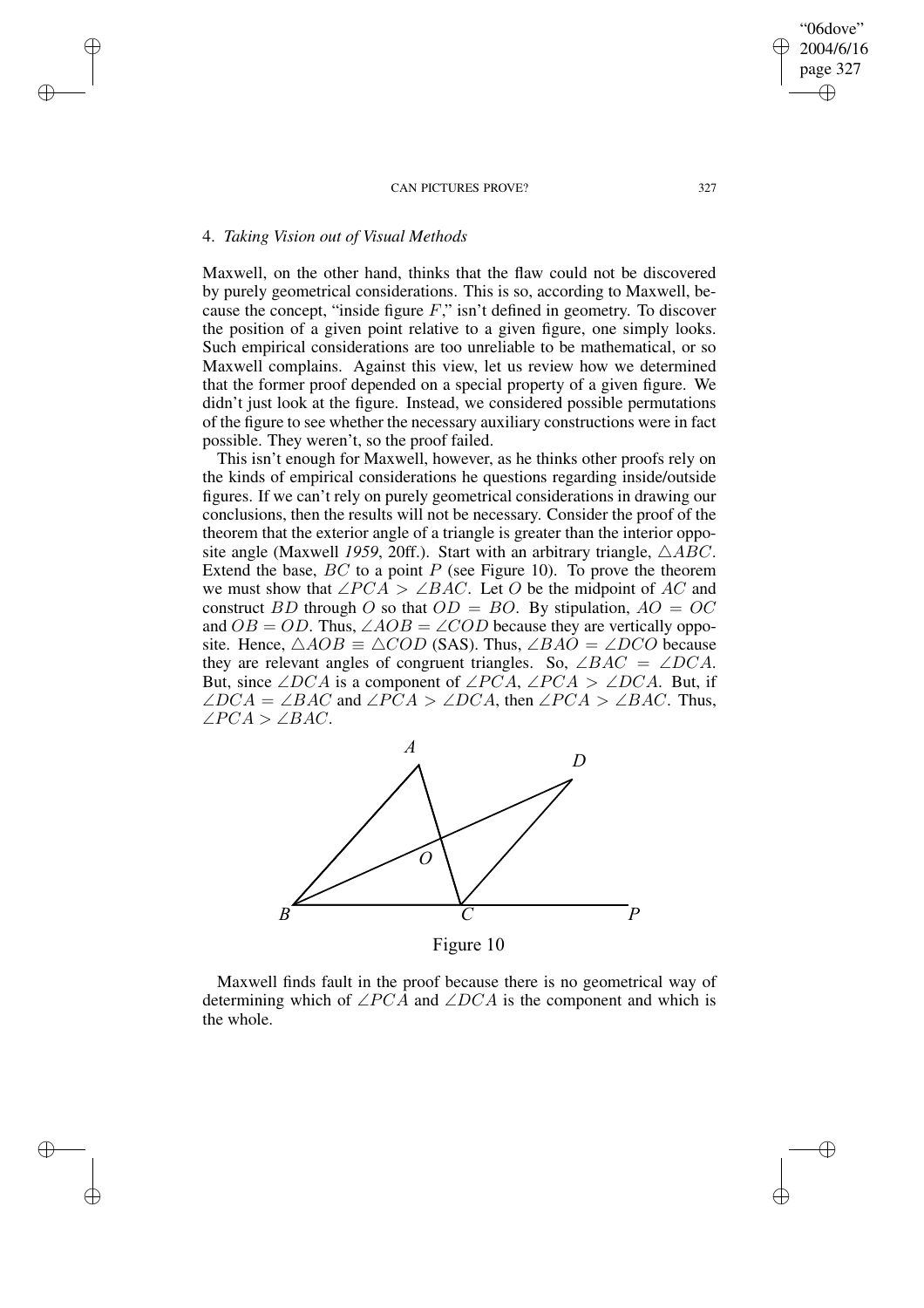"06dove" 2004/6/16 page 328 ✐ ✐

✐

✐

328 IAN DOVE

The only reason for selecting  $\angle PCA$  as the whole is that it 'looks' like it'; but whether it would continue to do so for a triangle of atomic or astronomic dimensions is a very different matter. (Maxwell *1959*, 22)

This calls into question the arbitrariness of  $\triangle ABC$ . And since Maxwell understands the phrase "it looks like it," as an empirical method, he thinks that the proof fails. But this is simply to misunderstand what it means for the triangle to be arbitrary. That is, an arbitrary figure will represent the structural relations generically. And as a generic representation, the relations are necessary and could not be determined empirically. One doesn't inspect the figure empirically to determine its properties.

We have already seen that Brown, Hall, and Giaquinto all find the visual proof of the Intermediate Zero Theorem flawed. The problem, recall, was that when the mathematical concept that is represented in the figure deals explicitly or implicitly with the concept of infinity, our human perceptual abilities are not up to the task of visual discrimination. Thus, the concept of continuity is beyond our abilities to discriminate. As such, this objection is unobjectionable. That is, it is true that if a person is given two curves, one which is really continuous (as defined on the real numbers), and another which is merely dense (as defined of just the rational numbers), such a person would not be able to discover which curve was which.

The problem for the criticism is that it doesn't seem to make sense of the actual practice of proof. It is not as if one has, as it were, a box full of curves from which a particular curve is picked out and deployed in a proof. For, if this were the case, then there would be real danger that the proof relied on the special, but indiscernible, features of the curve. But this is not how representations are given in proofs. If a figure is given, its properties are initially drawn from the concept of which it is meant to be an instance. So, e.g., if the figure under consideration is a triangle, we give a triangle by giving a figure within which the structural features of a triangle are represented. This is a process that is very similar to the logical process of Universal Instantiation (UI). In a standard employment of the UI rule, one goes from a universal proposition to a particular proposition. For example, from the proposition, "All swans descended from dinosaurs," one could draw the conclusion, "Bill's swan 'Daffy' descended from dinosaurs." Yet, the rule UI is not a perfect analog of the initial representation of a concept in a figure. The problem is that the figure is in many cases not really an instance of the concept it represents. Take the simple instance of a straight line. If Euclid's definition is considered the concept of a straight line, then any line drawn on paper, or even imagined in thought, will fail to have some of the properties of a straight line, e.g., the property of being a breadthless width. But this doesn't matter for the representation. For, in cases where the representation

✐

✐

✐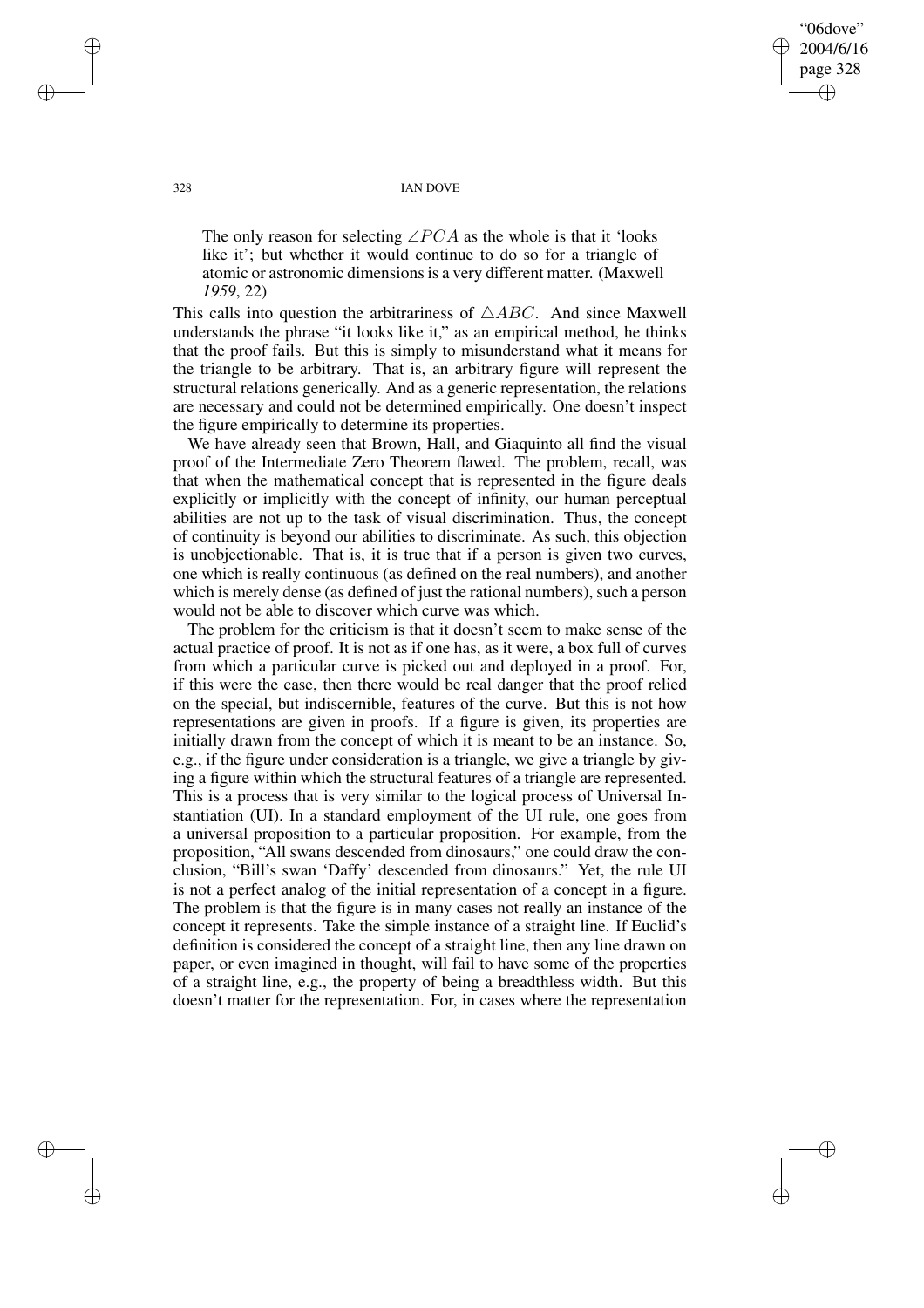✐

✐

✐

✐

isn't really an instance of the concept, we can stipulate the properties of the figure. And in the process of stipulation, we put the properties into the figures. So there are two ways that the figures are given their properties. First, they instantiate or represent a given mathematical concept. Secondly, the properties are stipulated. This is reminiscent of Kant's view of mathematical method.

The true method, so he found, was not to inspect what he discerned either in the figures or in the bare concept of it, and from this, as it were, to read off its properties; but to bring out what was necessarily implied in the concepts that he had himself formed *a priori*, and had put into the figure in the construction by which he presented it to himself. (Kant, bxii)

For Kant, of course, the figures amplified the concepts as they facilitated inferences that could not be made without the aid of the figures. We won't pursue this use of figures here. Instead, insofar as the figures are constructed in accordance with mathematical concepts, we will assert that they play a role similar to verbal/symbolic elements.

Even if we are correct about the use of diagrams, it isn't clear how this view will make sense of the use of diagrams in proofs. In a well-received book on Kant and the philosophy of mathematics, Michael Friedman argues that Kant's figurative geometrical methods were open to a variety of modern objections. One of the more curious objections concerns the very first proposition of the first book of Euclid's *Elements*. And this objection is relevant to, and indeed is similar to a number of objections raised against the use of diagrams in proofs. Euclid's first proposition states that from any given line it is possible to construct an equilateral triangle that has that line as its base. The proof is fairly easy. Start with a line, AB. Then, construct a circle with radius AB centered at A, call this circle A. Then construct a circle with radius  $BA$  centered at B, call this circle B. Where circle A intersects with circle B, label that point C. Finally construct lines AC and BC.



This figure is an equilateral triangle because line  $AC$  is the same length as

"06dove" 2004/6/16 page 329

✐

✐

✐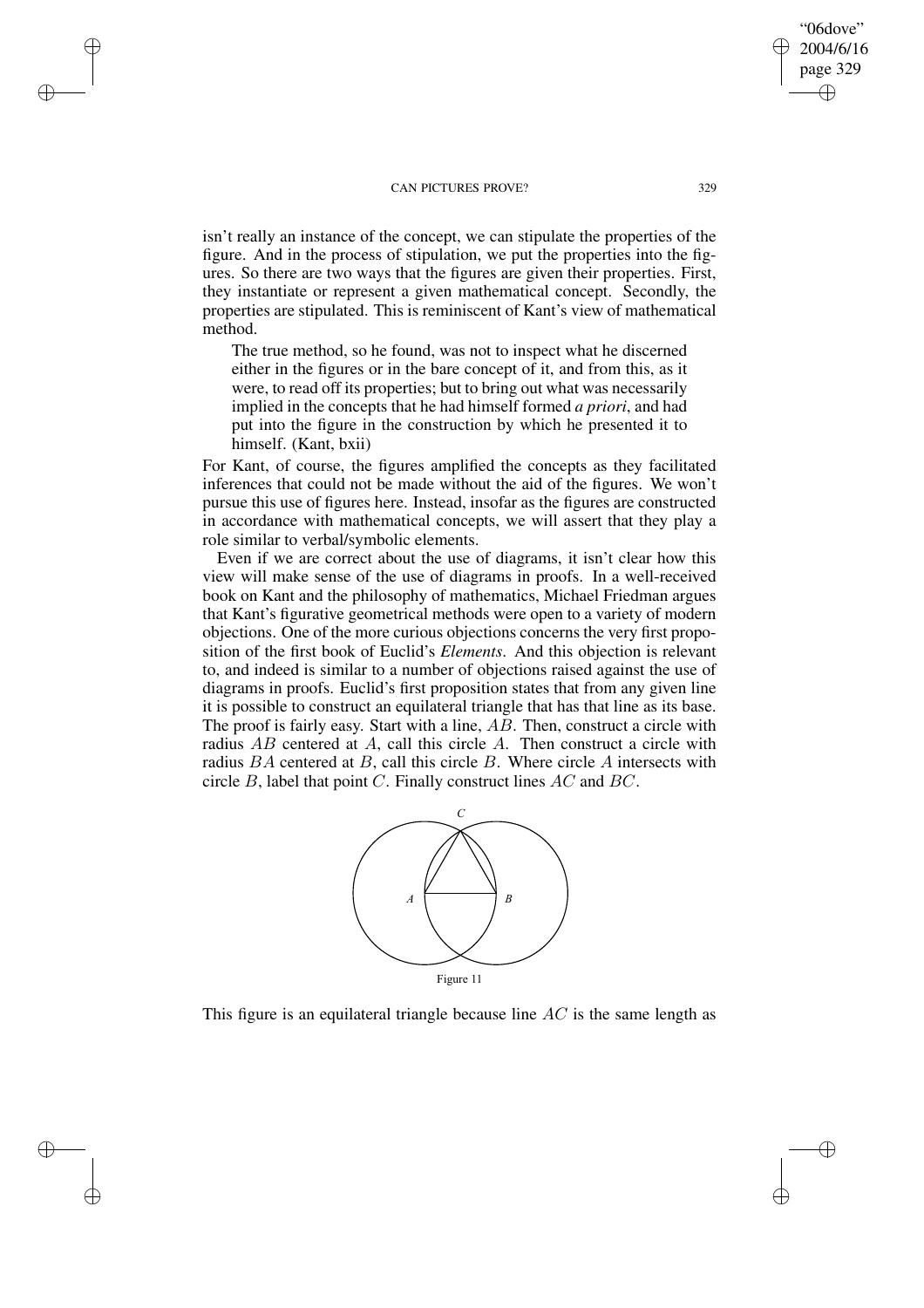"06dove" 2004/6/16 page 330 ✐ ✐

✐

✐

330 IAN DOVE

line AB because they are both radii of circle A. Likewise, line BC is the same length as line  $\overline{AB}$  because both are radii of circle  $\overline{B}$ . The problem, according to Friedman, is that it is possible to interpret this proof along with its associated diagram on a plane constituted solely of rational numbers. Why would this be a problem? If  $AB$  is a unit length, then point  $C$  could be irrational. This would mean that circles  $A$  and  $B$  wouldn't really intersect even though they look as if they do. And, what else do we have to go on?

The problem is analogous to an earlier criticism of the visual proof of the Intermediate Zero Theorem (See Figure 5 above). Recall that Tall and Giaquinto argued against the visual route to the theorem because of the possibility that a given curve may be dense, but not continuous. Furthermore, the difference between these possibilities cannot be determined visually. But, as was stated above, the curves aren't entities in their own right. Instead, they are mediated objects whose properties are stipulated or constructed in accordance with mathematical concepts. And this negates the worry that something is wrong with the visual proof of IZT. The very statement of the theorem tells us that the only functions we are going to consider in the proof are continuous ones. Thus, a merely dense curve isn't even in the purview of the theorem, and we simply stipulate that the curve we use is continuous. This is roughly the same answer that should be given to Friedman's objection, though in the case of Euclidean geometry the assumption of continuity was tacit for much of its history. But, once the assumption is made clear, then the counterexample fails.

Giaquinto has another example that he finds troubling. Consider a figurative proof of Rolle's Theorem.

(RT) If  $f(x)$  is continuous on [a, b] and differentiable on  $(a, b)$  and

 $f(a) = f(b)$ , then for some c between a and b,  $f'(c) = 0$ .

The proof of the theorem begins with a representation of a curve.



There are two cases that may be distinguished; though they make no difference for the proof. The function  $f(x)$  is either increasing or decreasing at a. Since this makes no difference to the proof because the cases are relevantly similar, we will only consider the case where  $f(x)$  is increasing at a. We can represent this by a curve that has the shape of a hill. The derivative of a function at a point is the slope of the tangent line at that point. Thus, the

✐

✐

✐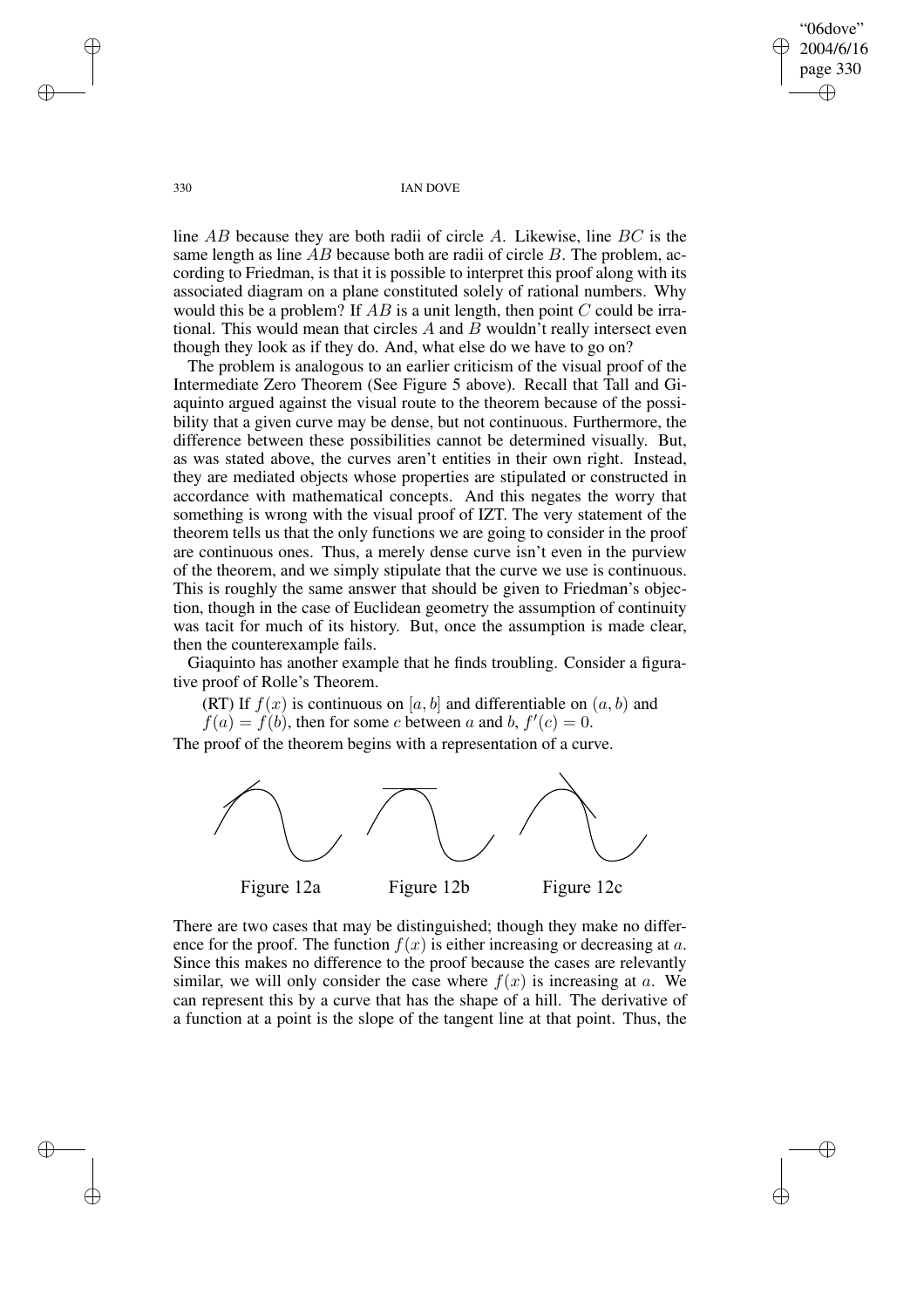✐

✐

✐

✐

theorem states that there must be a point,  $c$ , at which the slope of the tangent line is zero, i.e., it is a horizontal line at c. The proof works by considering the tangent line at  $a$  and the tangent line at  $b$  (where the function is decreasing), and seeing that there must be a point where the line becomes horizontal as it "rolls" over the top of the hill.

According to Giaquinto this proof falls victim to a number of telling objections. The first is that the hilltop image may be seriously misleading.

From the supposition that the curve rises and smoothly falls again over  $[a, b]$  it was inferred that the gradient of the tangent to the curve must change gradually from positive to negative at least once, as would happen if a segment of the curve had the shape of a path over a smooth hilltop. The hilltop image is then relied on in the ensuing instructions to visualize. But this overlooks the serious question. How do we know that the hilltop image is not misleading? How do we know that the curve has an upper bound? (Giaquinto *1994*, 795–796)

The problem is that even if we can't think of what a curve would look like that was locally unbounded but continuous, that doesn't guarantee that such a curve is impossible. Giaquinto switches between talk of functions and talk of curves without much bother, but this is where the crux of the argument lies. For, in view of the fact that the theorem regards functions and not curves, the only reason we consider a curve is as a (figurative) representation of a function. Now, can there be a continuous function that is locally unbounded? If this is possible, it isn't for the cases that are relevant to Rolle's Theorem, as the statement of Rolle's Theorem tells us that the function is differentiable over the interval. Since it is differentiable and the derivative on one side of  $c$  is positive and on the other is negative, the only way to get from positive to negative is to pass through zero. Therefore, the hilltop image is not misleading as regards local maximum (or minimum if  $f'(a) < 0$ ).

A second worry raised by Giaquinto is that the curve is misleading in another way. To see what may be wrong consider a different curve.

The curve of a function is smooth and appears to have a single peak; closer examination of the peak reveals a small shallow dip, so that now this top segment of the curve appears to have two mounds separated by the little dip; yet closer examination of the tops of the two mounds and the bottom of the dip reveals further fluctuation, each mound again having a dip but shallower than before, and the first dip having a gentle mound separating to very shallow dips; let this be repeated unendingly, ever closer examination revealing ever shallower dips in the new mounds, ever gentler mounds in the new dips. (Giaquinto *1994*, 796 *emphasis added*)

"06dove" 2004/6/16 page 331

✐

✐

✐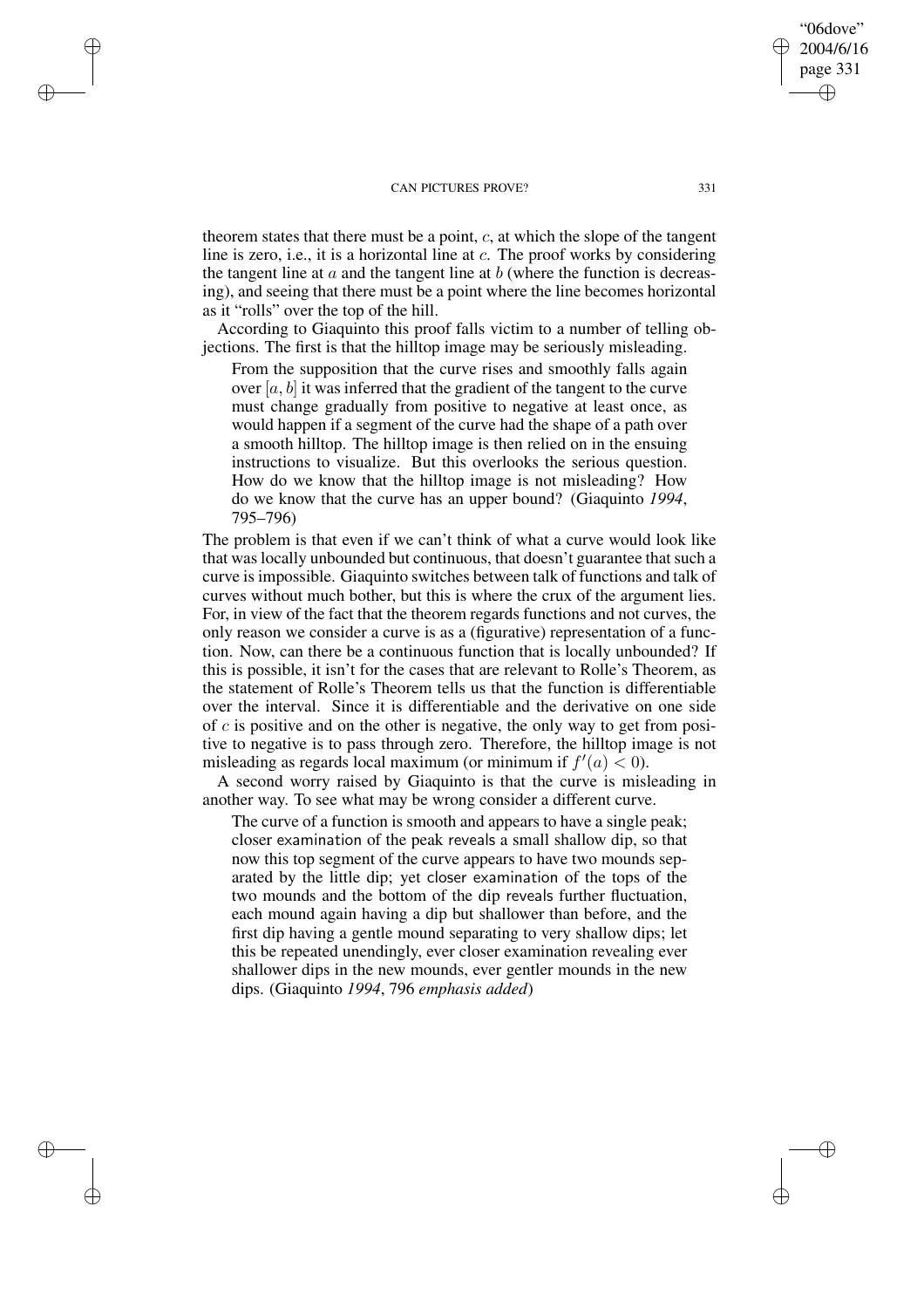"06dove" 2004/6/16 page 332 ✐ ✐

✐

✐

332 IAN DOVE

Such a curve will fluctuate infinitely between positive an negative values, but, since it is continuous and smooth it seems to accord with the conditions of Rolle's Theorem. But, we can't visualize the infinite fluctuation. Note that Giaquinto talks about "closer examination" of the figure. So, we can't be sure whether Rolle's Theorem holds of such a function.

This objection is easily met. There are two possibilities. First, the infinite fluctuation may mean that the function is not differentiable at points within the range. If this is the case, then the function doesn't meet the criteria set for Rolle's Theorem. On the other hand, if the function is differentiable over the range, even though it fluctuates infinitely, then we can represent the curve with the hilltop image. This is so because, although it fluctuates infinitely, there is a derivative at every point, so there is a tangent line at every point. Thus, though we can't see the tiny regions of fluctuations, we don't need to. Again, the point of the figure isn't to give us an empirical object to manipulate. Instead, we get a kind of conceptual object to manipulate, i.e., an arbitrary representative of the class.

Giaquinto's third worry regards how we understand the visual proof in cases where the hilltop image is appropriate. He worries that in seeing the rod assume the horizontal position, we might not be able to discern the difference between a slope of zero and a slope that differs from zero by a tiny amount. Again Giaquinto's worry in unfounded as we don't rely on visual inspection to discover the properties of the figures involved. Instead, we have already stipulated that the curves are both continuous and differentiable everywhere along a given interval. Since the curve is continuous on the interval, there are no gaps. Since the curve is everywhere differentiable along the interval, it has a tangent line. And, since the tangent is positive on one side of a point  $c$  and negative on the other, the tangent has to have a zero slope at some point. The only way for this to fail is for the curve to be discontinuous. But this possibility is ruled out by the conditions of the theorem.

All of the worries are satisfied when we realize that vision doesn't play a role in the determination of the properties of the figures. At least vision plays no more of a role than it does with wholly symbolic elements.

## 5. *A Spurious Counterexample*

Before the conclusion we must consider a purported example of how diagrams can lead to false theorems. Brown says that this worry is real.

Philosophers and mathematicians have long worried about diagrams in mathematical reasoning — and rightly so, they can indeed be highly misleading. Anyone who has studied mathematics in the

✐

✐

✐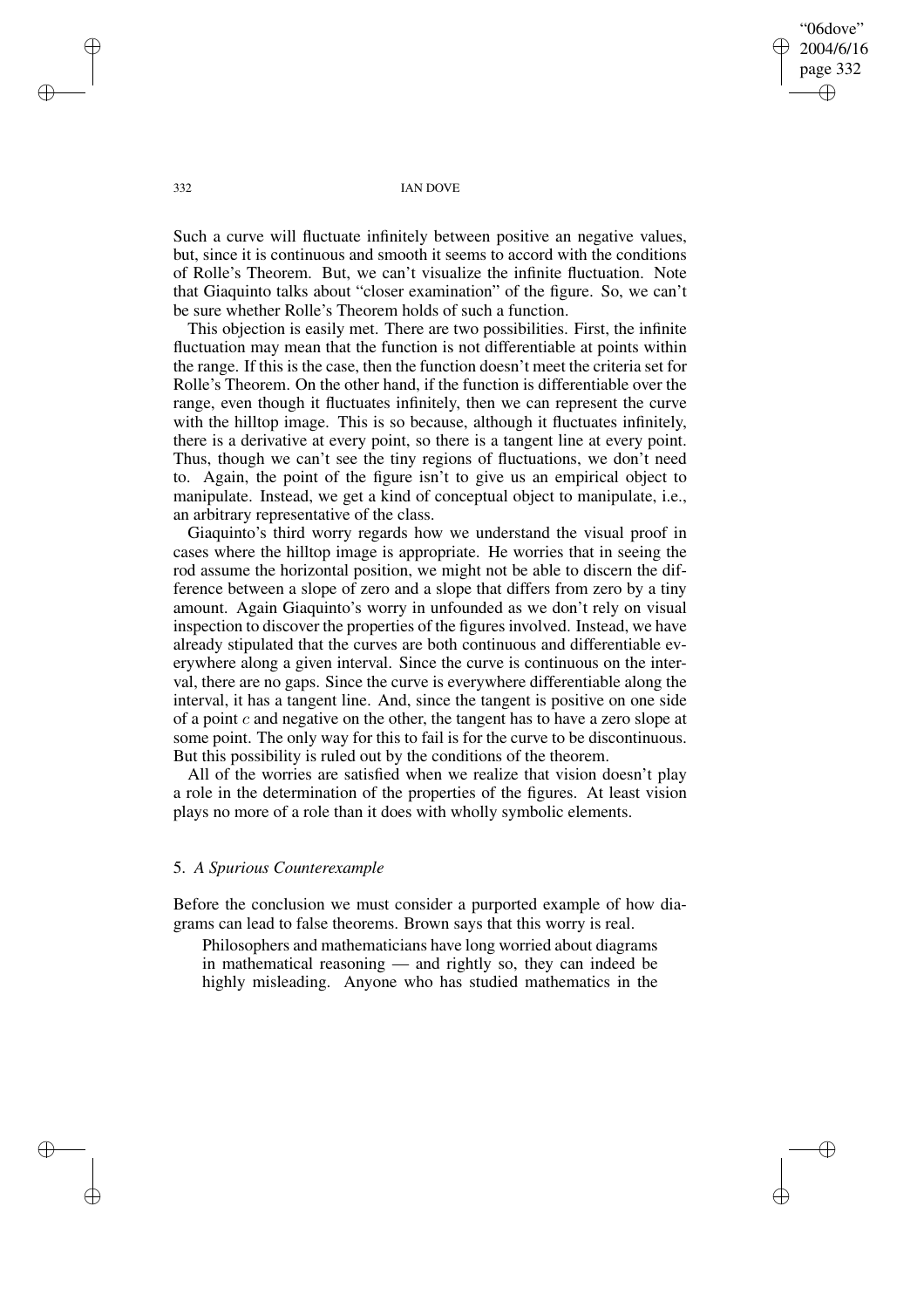✐

✐

✐

✐

usual way has seen lots of examples that fly in the face of reasonable expectations. (Brown *1997*, 178)

As an example of a "highly misleading" use of diagrams Brown gives the following. Take four unit circles centered at  $(\pm 1, \pm 1)$ . Construct a circle centered at (0, 0) so that it touches each of the other circles just once. Now construct a square around the unit circles. From this diagram we can see that the interior circle is wholly contained by the square.



Figure 13a

Since the result holds in two dimensions, try it in three dimensions (see Figure 13b). Take eight unit spheres centered at  $(\pm 1, \pm 1, \pm 1)$ . Construct inner sphere centered at the origin. Draw a three dimensional box around the eight unit spheres. You will see that the interior sphere is wholly contained in the three-dimensional box. Brown continues:

Reflecting on these pictures, it would be perfectly reasonable to jump to the 'obvious' conclusion that the result holds in higher dimensions. Amazingly, this is not so. At ten dimensions and higher,

"06dove" 2004/6/16 page 333

 $\bigoplus$ 

✐

 $\bigoplus$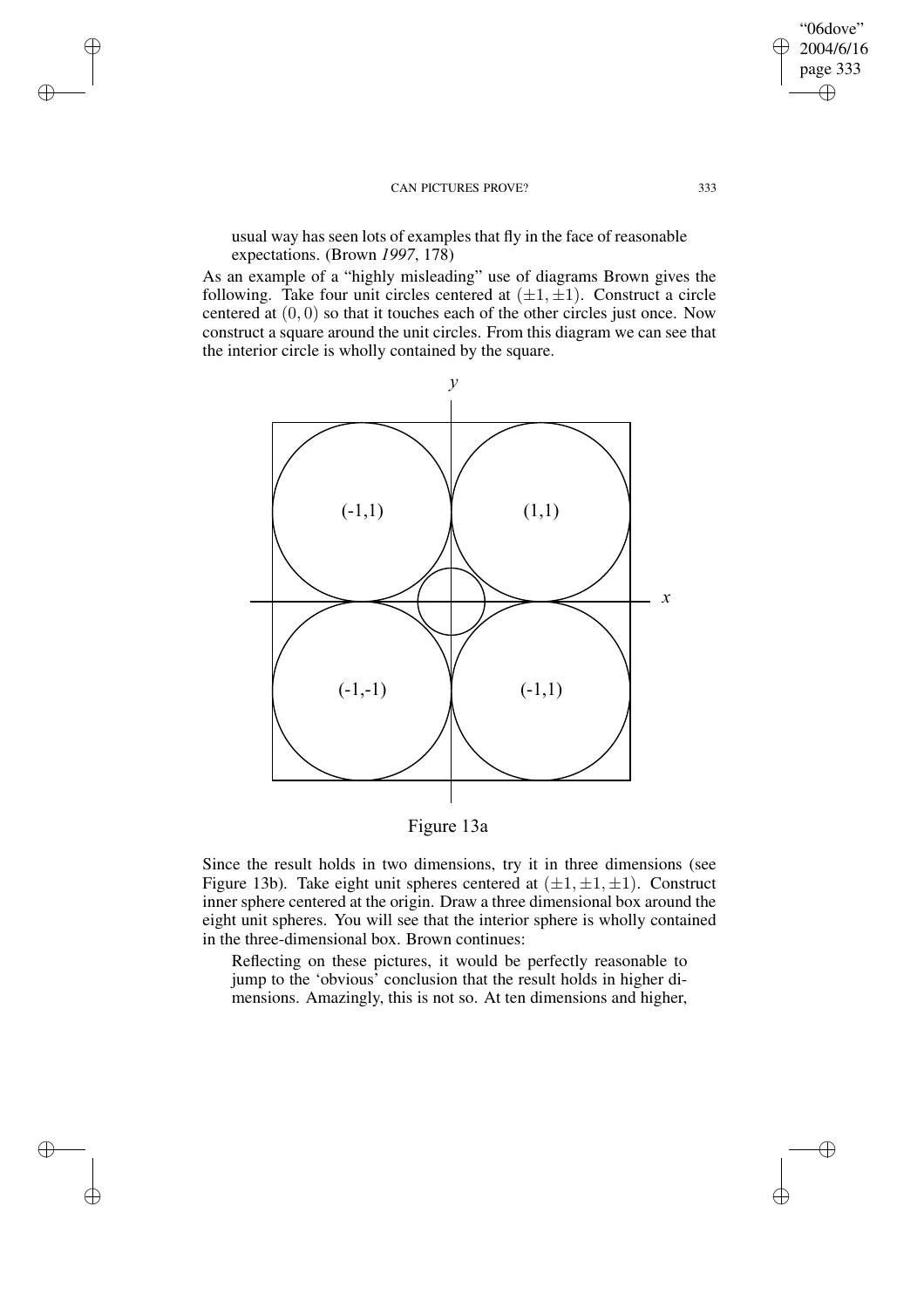✐

✐

#### 334 IAN DOVE

Small Interior Sphere

the central sphere breaks through the  $n$ -dimensional box. (Brown *1997*, 178)

Figure 13b

This is hardly a failure of diagrammatic reasoning. For, in order to make the leap to the false conclusion one must assume that what holds in two and three dimensions will hold at all higher dimensions. This assumption is clearly false. And that accounts for the error in this *proof*. Moreover, it isn't as if the figure was misleading at all. In each case where the figure was given, the result did hold. The mistake was in thinking that we could extend the figures to higher dimensions. The moral of the story is that we ought to make our assumptions explicit, regardless of whether our proof techniques are figurative or verbal/symbolic.

Hidden assumptions are important. We should make them explicit as a false assumption can infect the reasoning making it unsound. Consider the following figurative proof so that we can make tacit assumptions explicit (Figure 14). We find this proof very convincing. But it depends on a number of assumptions. One is that the figure is infinitely divisible. One may object to this assumption, but that does not show a flaw in the reasoning.

Another assumption is what we might term a pre-formal limit axiom, perhaps in the form of the Principle of Continuity. The idea is that if an error measure can be made arbitrarily small, then the process will reach the limit. This assumption depends on the process converging to a limit in the first place. But, in this case it is clear that the smaller and smaller squares are

✐

✐

✐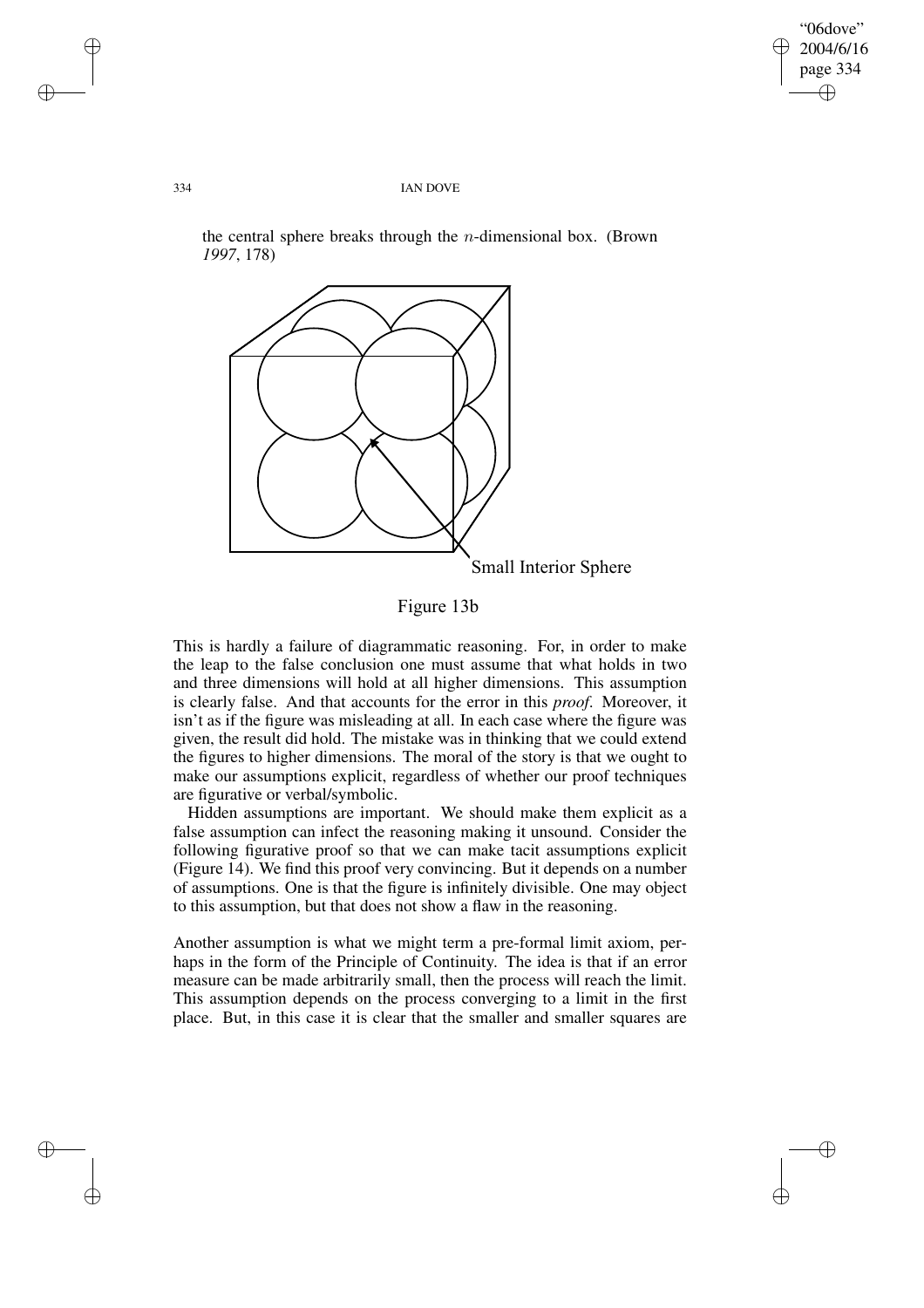"06dove" 2004/6/16 page 335 ✐ ✐

✐

✐

CAN PICTURES PROVE? 335

✐

✐

 $\oplus$ 

✐





getting closer and closer to filling in the unit square. A case where the convergence is not as easy to discern, but can by discovered in the proof is the following.



Figure 15

To grasp that the sequence is converging in this case is a bit more difficult, but one can see that each "L" of the unit square has 1/3 of its area shaded. And we know that the "L's" converge to 1. So, the shaded regions converge to 1/3. An analogous process occurs in the traditional verbal symbolic proof (Cf. Brown *1997*, 171–172).

Theorem:  $\frac{1}{1} + \frac{1}{4} + \frac{1}{8} + \ldots = 1$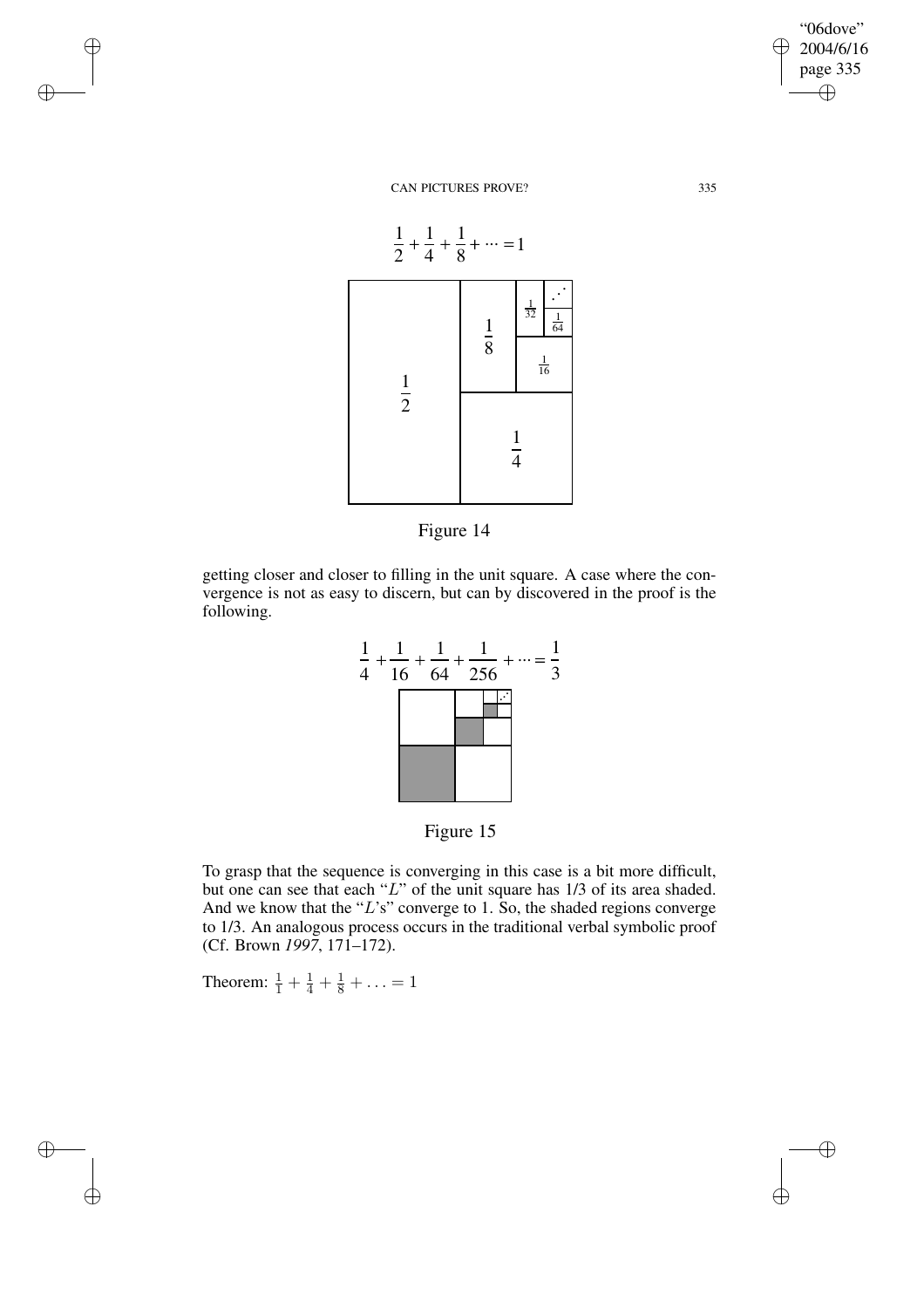$\bigoplus$ 

 $\oplus$ 

## 336 IAN DOVE

Proof (Traditional):

$$
s_1 = \frac{1}{2}
$$
  
\n
$$
s_2 = \frac{1}{2} + \frac{1}{4} = \frac{3}{4}
$$
  
\n
$$
s_3 = \frac{1}{2} + \frac{1}{4} + \frac{1}{8} = \frac{7}{8}
$$
  
\n
$$
s_4 = \frac{1}{2} + \frac{1}{4} + \frac{1}{8} + \frac{1}{16} = \frac{15}{16}
$$

The Value of the Partial Sums  $(s_n)$ :

$$
\frac{2^n-1}{2^n}
$$

The infinite sequence has limit 1, provided that for any number  $\varepsilon$ , no matter how small, there is a number  $N(\varepsilon)$ , such that  $n > N$ , the difference between the general term of the sequence  $\frac{2^{n-1}}{2^n}$  and 1 is less than  $\varepsilon$ . Symbolically:

$$
\lim_{n \to \infty} \frac{2^n - 1}{2^n} = 1 \text{ iff}
$$
\n
$$
(\forall \varepsilon)(\exists N)n > N \to \left| 2^n - \frac{1}{2^n} - 1 \right| < \varepsilon
$$
\n
$$
\left| \frac{2^n - 1}{2^n} - 1 \right| \varepsilon \to \left| \frac{-1}{2^n} \right| < \varepsilon
$$
\n
$$
\to 2^n \ge \frac{1}{\varepsilon}
$$
\n
$$
\to \log_2 \frac{1}{\varepsilon} \le n
$$
\nLet  $N(\varepsilon) = \log_2 \frac{1}{\varepsilon}$   
\nHence,  
\n
$$
n > \log_2 \frac{1}{\varepsilon} \to \left| \frac{2^n - 1}{2^n} - 1 \right| < \varepsilon
$$
\nSo, the sum of the series is 1.

Notice that the pre-formal limit concept and the idea of convergence are both included in a formal presentation of the proof of the theorem. Thus, insofar

✐

✐

 $\oplus$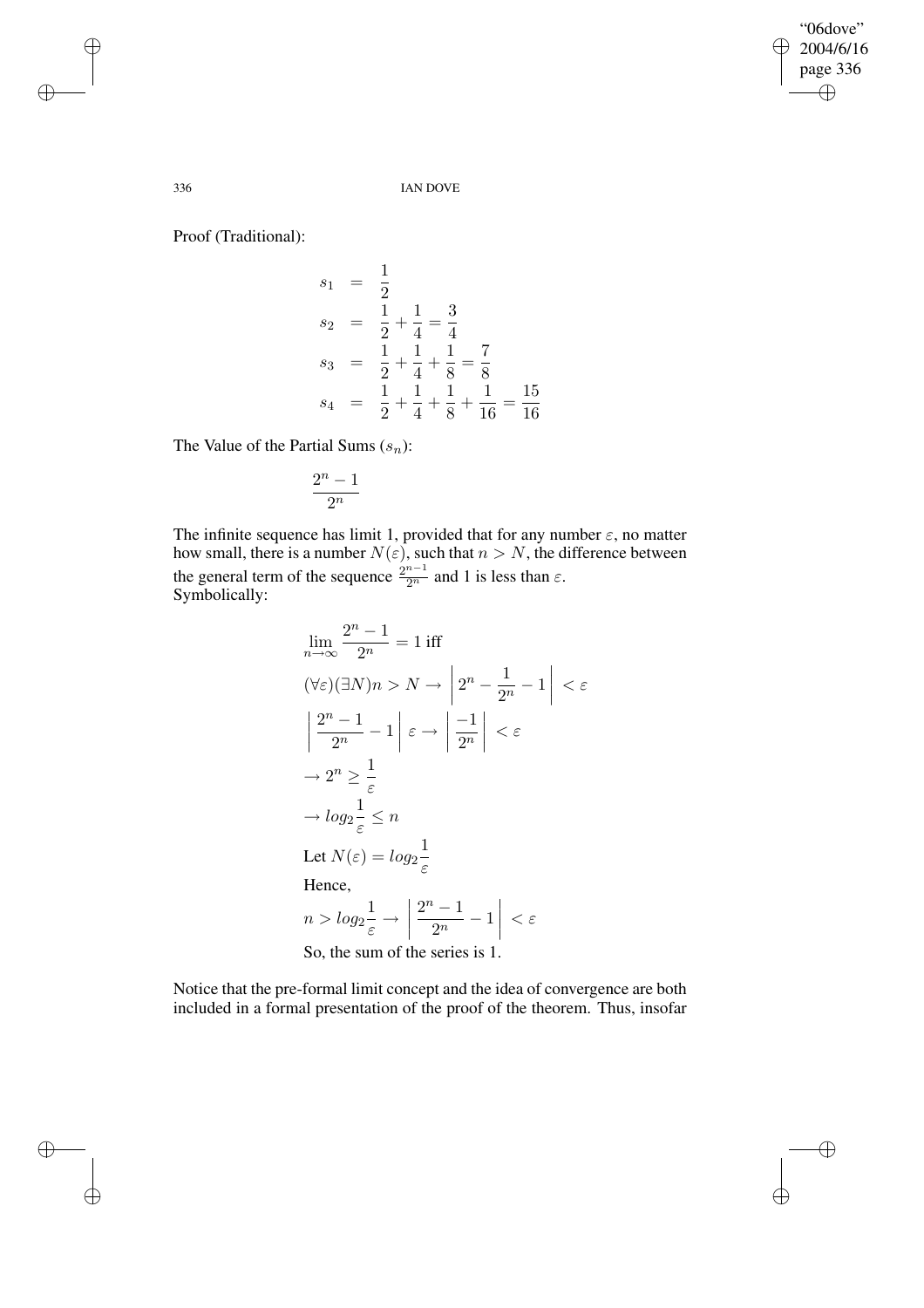✐

✐

✐

✐

as those were the assumptions that allowed us to draw the conclusion in the case of the diagrammatic proof, those assumptions were true. Ian Mueller discusses a similar phenomenon as regards the assumptions Euclid made in his proofs.

There are indeed many instances of tacit assumptions being made, but these assumptions were always true. (Mueller *1981*, 5)

This is clearly not true in all cases where reasoning involving figures relies on tacit assumptions. But, if the assumptions are made explicit and they are seen to be true, then the conclusion of an argument employing this kind of reasoning is no less a guarantee of truth than a verbal/symbolic argument.

Finally, consider the following proof of the Pythagorean Theorem.



Figure 16b

The proof works by showing that the squares associated with the sides of a right triangle have the relation that the area of the square on the hypotenuse is equal to the sum of the squares on the other two sides.



"06dove" 2004/6/16 page 337

✐

✐

 $\oplus$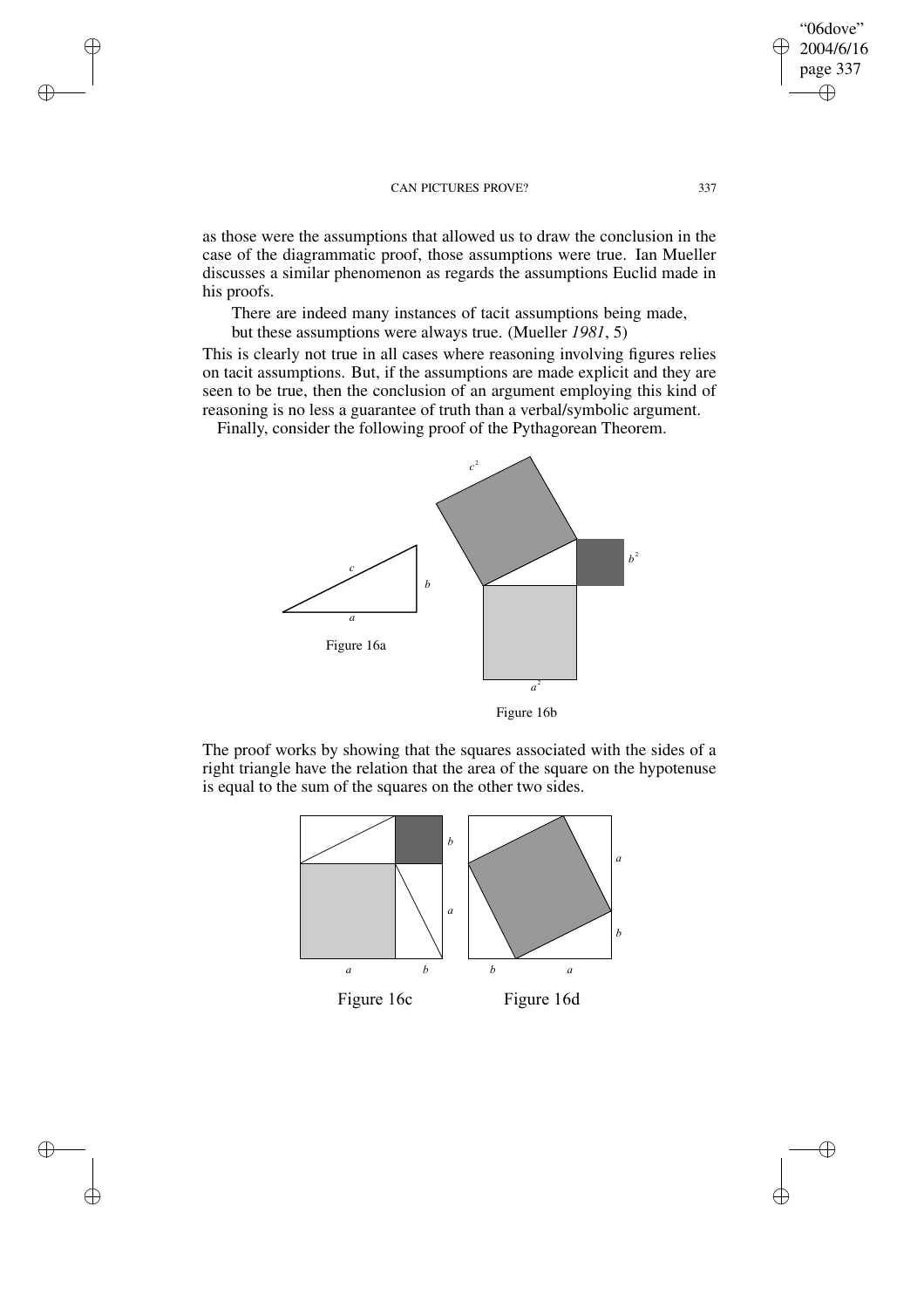"06dove" 2004/6/16 page 338 ✐ ✐

✐

✐

338 IAN DOVE

The proof is usually given with the command: Behold! If you can't draw the conclusion, notice that the large squares have the same area, i.e.  $(a + b)$ by  $(a + b)$ . And, each of the larger squares contains four triangles of the same size as well as either two squares in the case of Figure 16c or one square in the case of 16d. Thus, subtracting the four triangles from each of the squares will leave figures with the same areas. There are a couple of things to notice about the proof. Is the figure arbitrary? Yes. We can thus generalize the results. Did we rely on our perceptual faculties to determine this conclusion? No more than if we had read a verbal/symbolic proof of the same theorem. The conclusion is therefore necessary insofar as it can be generalized to any such figure.

We conclude that implicit assumptions ought to be made explicit. And, though we don't share Mueller's optimism for the correctness of the implicit assumptions of figurative reasoning generally, this is not a problem specific to using figures. Thus, insofar as the objects of mathematical figures are arbitrary and that their properties are not discerned perceptually, then if the assumptions can be made explicit, the diagrams have no pitfalls beyond those inherent in their verbal/symbolic cousins. Indeed, besides being as well behaved as traditional verbal/symbolic elements of proofs, diagrams and figures often have the added benefit of being intuitive. Thus, we should feel no guilt in deploying diagrams in our mathematical proofs. Pictures can prove!

> Department of Philosophy University of Nevada, Las Vegas 4505 Maryland Parkway Box 455028 Las Vegas, NV 89154-5028 E-mail: ian.dove@ccmail.nevada.edu

# **REFERENCES**

Azzouni, J. (Forthcoming), "Proof and Ontology in Euclidean Mathematics." Baron, M. (1969), *The Origins of the Infinitesimal Calculus*, Dover: New York.

Boyer, C. (1949/1959), *The History of the Calculus and Its Conceptual Development*, Dover: New York (page numbers to the 1959 edition).

Brown, J. (1997), "Proofs and Pictures," *British Journal for Philosophy of Science*, 48, pp. 161–180.

Cromwell, P. (1997), *Polyhedra*, Cambridge University Press: Cambridge.

✐

✐

✐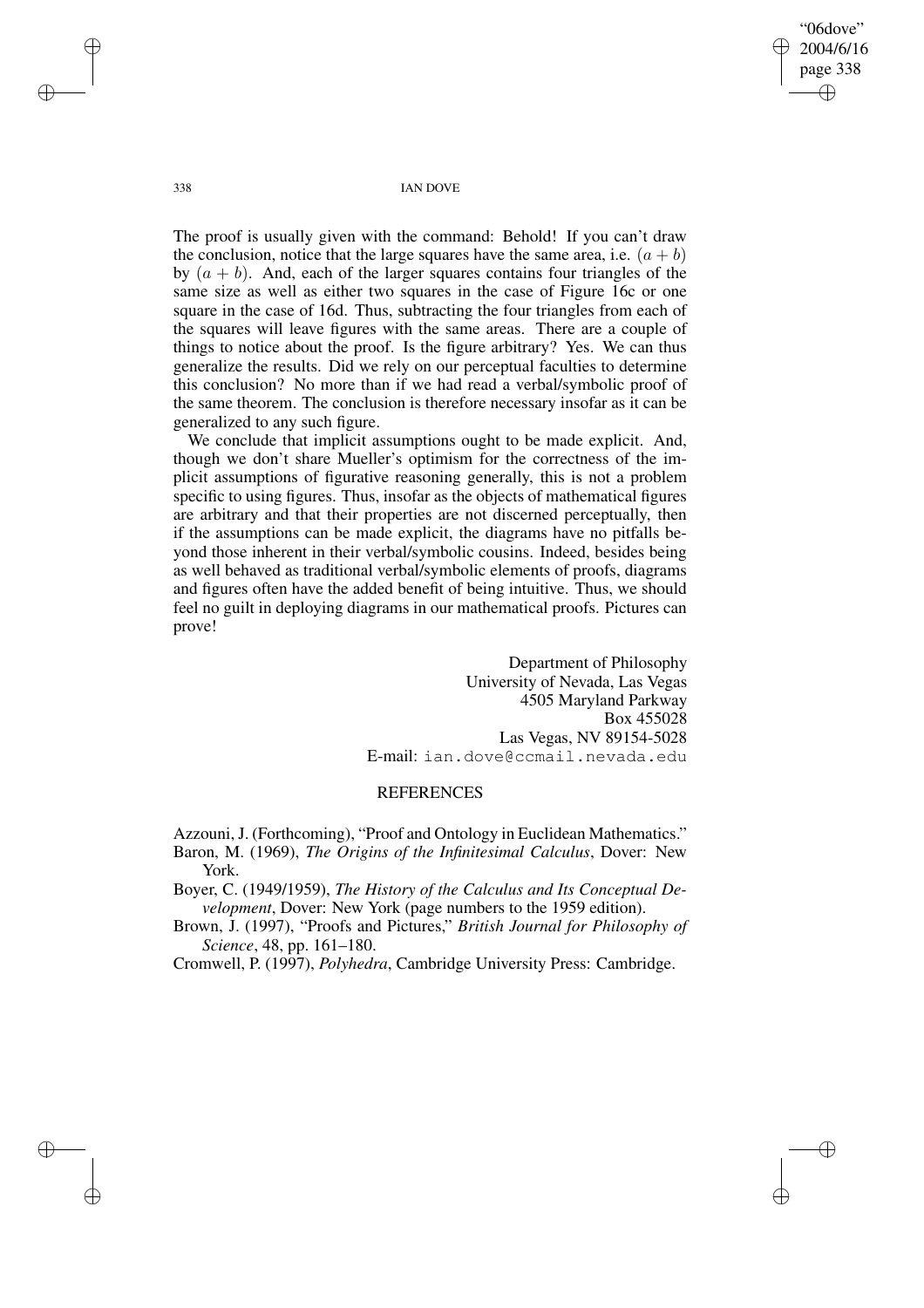✐

✐

✐

✐

- Ferraro, G. (2001), "Analytic Symbols and Geometrical Figures in Eighteenth-Century Calculus," *Studies in History and Philosophy of Science*, v. 32, n. 3, pp. 535–555.
- Fine, K. (1985), *Reasoning With Arbitrary Objects*, Basil Blackwell: Oxford.
- Folina, J. (1999), "Pictures, Proofs, and 'Mathematical Practice': A Reply to James Robert Brown," *British Journal for Philosophy of Science*, 50, pp. 425–429.
- Giaquinto, M. (1994), "Epistemology of Visual Thinking in Elementary Real Analysis," *Brit. J. Phil. Sci.*, 45, pp. 789–813.
- Giaquinto, M. (1993a), "Visualizing in Arithmetic," *Philosophy and Phenomenological Research*, v. LII, n. 2, pp. 385–396.
- Giaquinto, M. (1993b), "Diagrams: Socrates and Meno's Slave," *International Journal of Phil. Studies*, 1, pp. 81–97.
- Giaquinto, M. (1992), "Visualizing as a Means of Geometrical Discovery," *Mind and Language*, v. 7, n. 4, pp. 382–401.
- Goodman, N. (1976), *Languages of Art*, Hackett: Indianapolis.
- Gurr, C., Lee, J. and Stenning, K. (1998), "Theories of Diagrammatic Reasoning: Distinguishing Component Problems," *Mind and Machines*, 8, pp. 533–557.
- Hammer, E. (1994), "Reasoning with Sentences and Diagrams," *Notre Dame Journal of Formal Logic*, v. 35, n. 1, pp. 73–87.
- Hammer, E. and Danner, N. (1996), "Towards a Model Theory of Diagrams," *Journal of Philosophical Logic*, 25, pp. 463–482.
- Kitcher, P. and Varzi, A. (2000), "Some Pictures are Worth Sentences," *Philosophy*, 75, pp. 377–381.
- Lemmon, O. and Pratt, I. (1998), "On the Insufficiency of Linear Diagrams for Syllogisms," *Notre Dame Journal of Formal Logic*, v. 39, n. 4, pp. 573–580.
- Mancosu, P. (1991), "On the Status of Proofs by Contradiction in the Seventeenth Century," *Synthese*, 88, pp. 15–41.
- Maxwell, E. A. (1959), *Fallacies in Mathematics*, Cambridge University Press: Cambridge.
- Mueller, I. (1981), *Philosophy of Mathematics and Deductive Structure in Euclid's Elements*, MIT Press: Cambridge.
- Proclus (1970), *A Commentary on the First Book of Euclid's Elements*, translated by Glenn R. Morrow, Princeton University Press: Princeton.
- Shabel, L. (1998), "Kant on the 'Symbolic Construction' of Mathematical Concepts," *Studies in History and Philosophy of Science*, v. 29, n. 4, pp. 589–621.
- Sherry, D. (1999a), "Construction and *Reductio* Proof," *Kant-Studien*, 90, pp. 23–39.

"06dove" 2004/6/16 page 339

✐

✐

✐